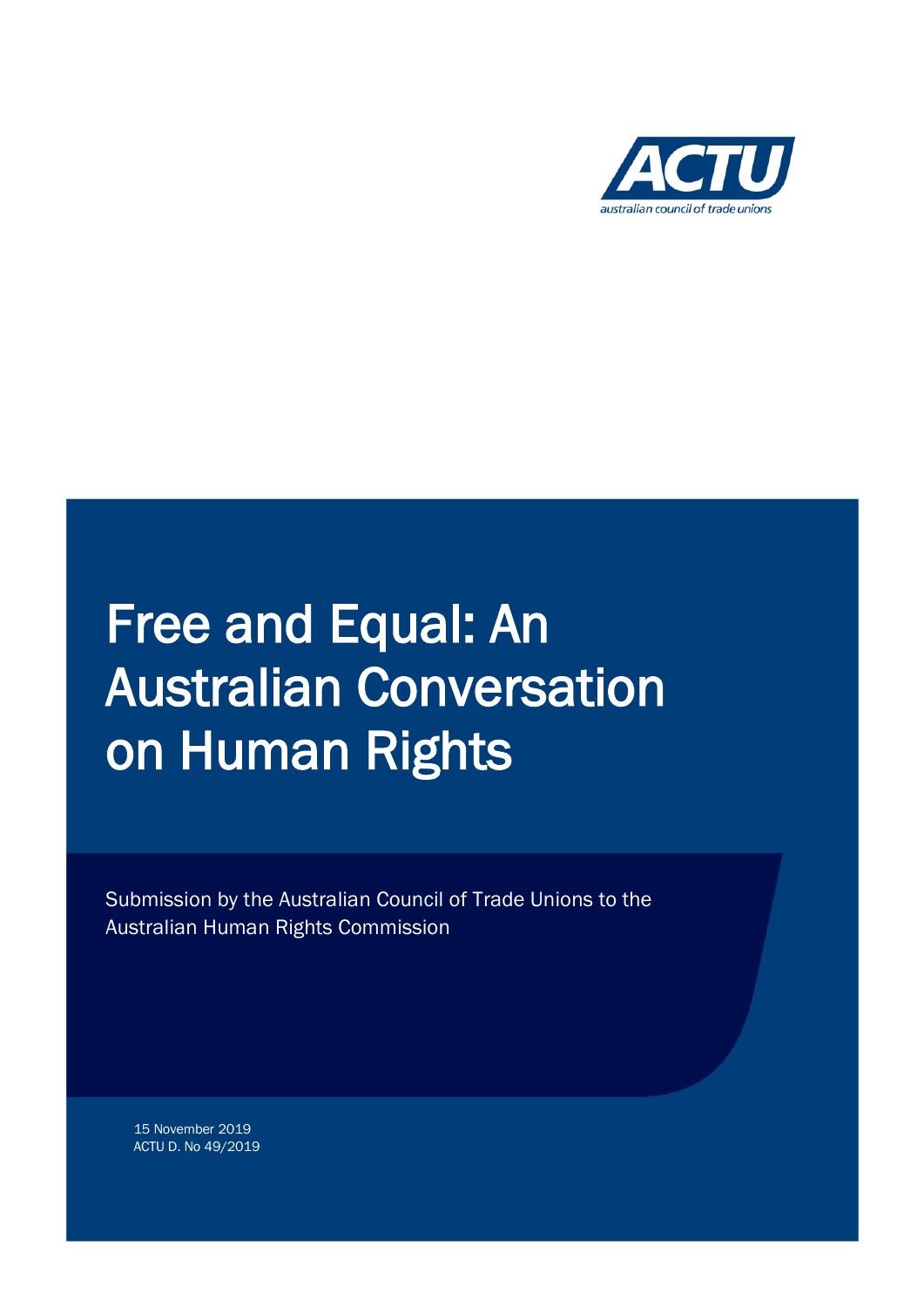# **Contents**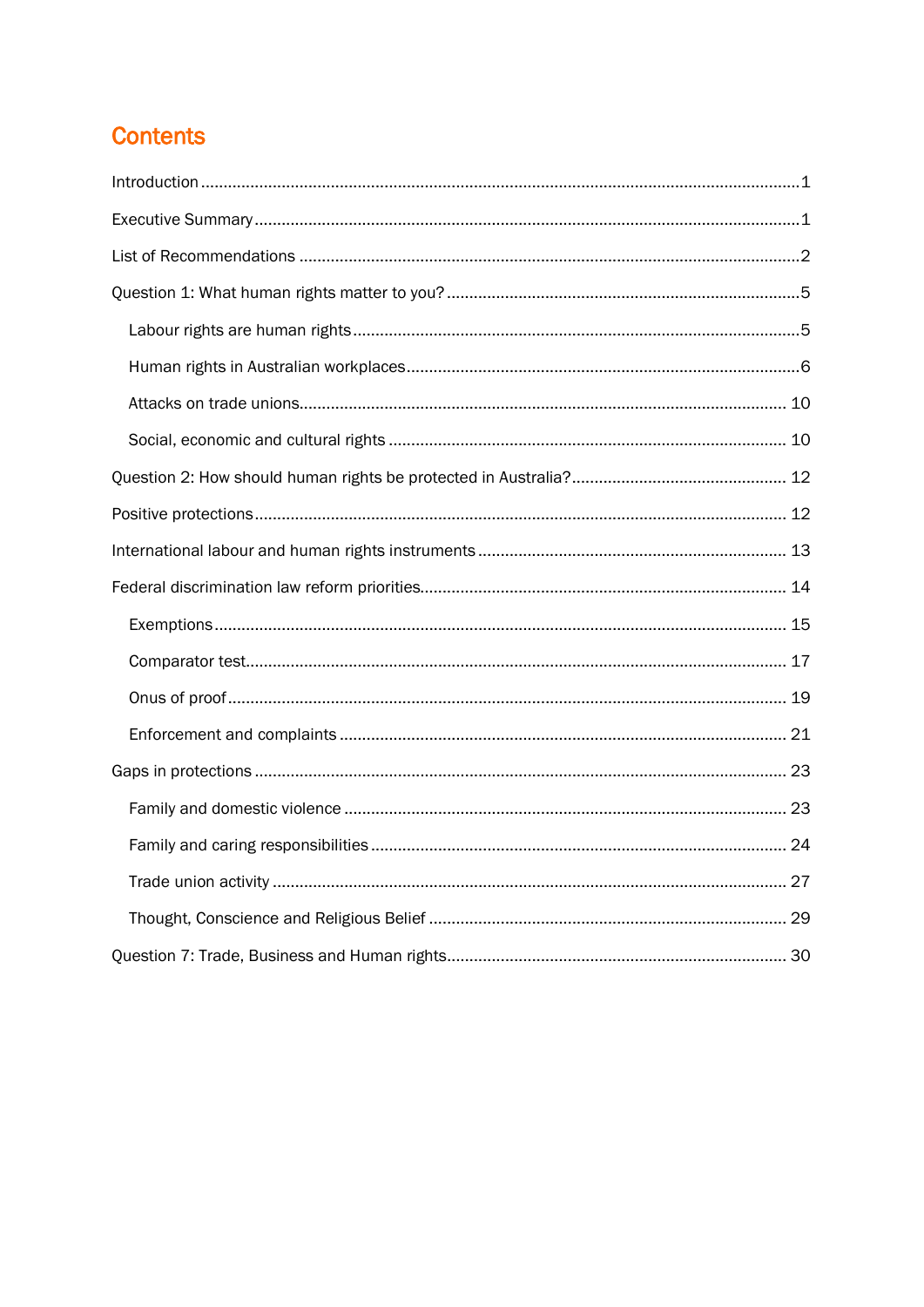## Introduction

Since 1927, the ACTU has been the only national confederation representing Australian unions. The ACTU has played a leading role in advocating for improved working conditions for Australian workers and has participated in the development of almost every regulatory measure affecting rights at work in Australia. The ACTU consists of 43 affiliated unions and trades and labour councils from across the country, representing approximately 2 million workers from all major industries, occupations and sectors. Reflecting the diversity of the workforce, the Australian trade union movement includes young people, members of the LGBTIQ community, First Nations workers, people with disability, and workers from culturally and linguistically diverse backgrounds. Over 50% of Australian union members are women. Australian unions have a long and proud history of fighting for workplaces free from racism, sexism and all forms of discrimination and prejudice, and standing up for justice, freedom and equality for all workers.

The ACTU strongly supports reform to strengthen Australia's human rights framework and welcomes the Australian Human Rights Commission's consultation on this important topic. In addition to the matters outlined below, we also refer you to the ACTU's submissions to the Sex Discrimination Commissioner's National Inquiry into Sexual Harassment in Australian Workplaces and the Attorney-General's consultation on the exposure draft Religious Freedom Bills.[1](#page-2-0) Some ACTU affiliates have made separate submissions to this consultation addressing human rights issues specific to particular industries, which are endorsed.

# Executive Summary

 $\ddot{\phantom{a}}$ 

Concerns about the protection of rights and freedoms in Australia arise because we do not have strong, comprehensive, nationally consistent anti-discrimination laws and, while reforms made under Australia's Human Rights Framework in 2010 were steps in the right direction, we have not taken sufficient measures to ensure that a human rights-based approach is adopted in all policy-development, law-making and administrative and judicial decision-making processes, or to increase awareness and understanding of human rights in schools and the wider community. Australian Governments have to date failed to recognise First Nations people in the Constitution, continue to take insufficient steps to realise social, economic and cultural human rights, and have failed to enact adequate legal mechanisms to ensure that businesses are required to conduct due diligence to address the human rights impacts of their operations. Australia remains

<span id="page-2-0"></span><sup>1</sup> [ACTU Submission to National Inquiry into Sexual Harassment in Australian Workplaces, 28 February 2019;](http://www.humanrights.gov.au/sites/default/files/2019-05/submission_306_-_australian_council_of_trade_unions_actu.pdf) [ACTU](https://www.ag.gov.au/Consultations/Documents/religious-freedom-bills/submissions/Australian%20Council%20of%20Trade%20Unions.pdf)  [Submission on the Religious Freedom Bills, 2 October 2019](https://www.ag.gov.au/Consultations/Documents/religious-freedom-bills/submissions/Australian%20Council%20of%20Trade%20Unions.pdf)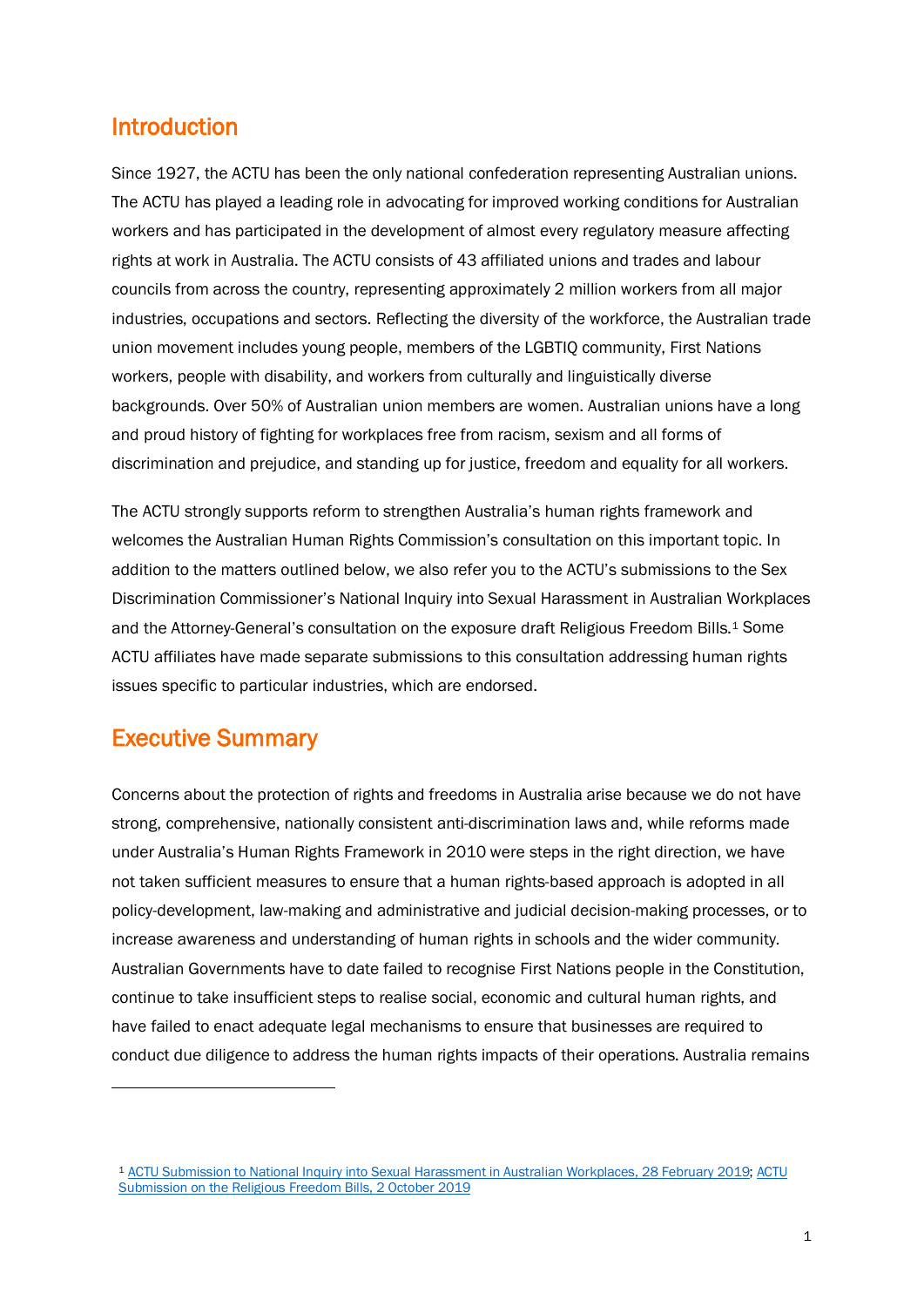the only western democracy without a national Human Rights Act.[2](#page-3-0) Improvements in all of these areas are required.

The Australian union movement has a significant interest in the effectiveness of Australia's antidiscrimination and human rights framework. Since the commencement of anti-discrimination laws, the majority of complaints have related to employment.[3](#page-3-1) This is unsurprising, because work is absolutely central to human dignity and our ability to live a decent life. At the same time, the significant power imbalance between employers and workers means that workers are particularly vulnerable to exploitation, discrimination and other human rights abuses. Strong laws, effective enforcement regimes, free trade unions, adequate social protection and accessible and properly funded public services are absolutely essential in order to address this power imbalance and protect workers. The conditions experienced by a nation's workforce are a clear indicator of the effectiveness (or otherwise) of a country's human rights framework. Unfortunately, on this measure, Australia faces a number of serious challenges, which are discussed further below. Ensuring that the working lives of Australians are safe, respectful and decent should be a central and fundamental goal of any effective human rights and anti-discrimination law framework.

The ACTU broadly supports the priorities for reform outlined in the two discussion papers, and draws the Commission's attention to the matters outlined below in particular.

# List of Recommendations

1

The protection of rights to work and rights at work relies on a wide range of laws, including the Fair Work Act 2009, workplace health and safety laws, workers compensation laws, paid parental leave laws, superannuation legislation, privacy laws and social security laws. The ACTU is campaigning for improvements in a range of these areas in order to improve human rights at work. Some of these reforms are referenced in this submission, while others are discussed in other submissions.[4](#page-3-2) It is crucial that human rights and anti-discrimination laws operate effectively together with these other regimes in order to protect workers' rights comprehensively and consistently. One of the problems with the current regime is that anti-discrimination laws are

<span id="page-3-0"></span><sup>2</sup> The ACT, Victoria and most recently Queensland have passed human rights acts.

<span id="page-3-2"></span><span id="page-3-1"></span><sup>&</sup>lt;sup>3</sup> [Australian Human Rights Commission 2018-19 Complaint statistics](https://www.humanrights.gov.au/sites/default/files/2019-10/AHRC_AR_2018-19_Stats_Tables_%28Final%29.pdf) show that in 2018-19, employment made up 36% of complaints under the Disability Discrimination Act; 73% of complaints under the Sex Discrimination Act; 35% of complaints under the Racial Discrimination Act and 61% of complaints under the Age Discrimination Act. <sup>4</sup> See for example [ACTU Submission to the 2018 Review of Model WHS Laws, 2 May 2018;](https://engage.swa.gov.au/32134/documents/78522) [ACTU Submission to](https://pc-search.squiz.cloud/s/redirect?collection=productivity-commission-sub-web&url=https%3A%2F%2Fwww.pc.gov.au%2F__data%2Fassets%2Fpdf_file%2F0005%2F241187%2Fsub452-mental-health.pdf&auth=D29yij38uFGXXboqr35VXQ&profile=_default&rank=1&query=ACTU+%7CT%3A%22%24%2B%2B+mental+health+%24%2B%2B%22)  [Productivity Commission Inquiry into Mental Health, April 2019;](https://pc-search.squiz.cloud/s/redirect?collection=productivity-commission-sub-web&url=https%3A%2F%2Fwww.pc.gov.au%2F__data%2Fassets%2Fpdf_file%2F0005%2F241187%2Fsub452-mental-health.pdf&auth=D29yij38uFGXXboqr35VXQ&profile=_default&rank=1&query=ACTU+%7CT%3A%22%24%2B%2B+mental+health+%24%2B%2B%22) [ACTU Submission to the Inquiry into the Adequacy of](https://www.actu.org.au/media/1385745/d40-actu-submission-to-the-inquiry-into-the-adequacy-of-newstart-september-2019.pdf)  [Newstart, September 2019;](https://www.actu.org.au/media/1385745/d40-actu-submission-to-the-inquiry-into-the-adequacy-of-newstart-september-2019.pdf) [ACTU Submission to inquiry into public service outsourcing, 26 August 2019;](https://www.actu.org.au/media/1385710/d30-actu-submission-senate-inquiry-public-service-outsourcing.pdf) [ACTU](https://www.actu.org.au/media/1385463/d6-actu-submission-to-victorian-on-demand-workforce-inquiry.pdf)  [Submission to the Victorian Inquiry into the on-demand workforce, February 2019](https://www.actu.org.au/media/1385463/d6-actu-submission-to-victorian-on-demand-workforce-inquiry.pdf)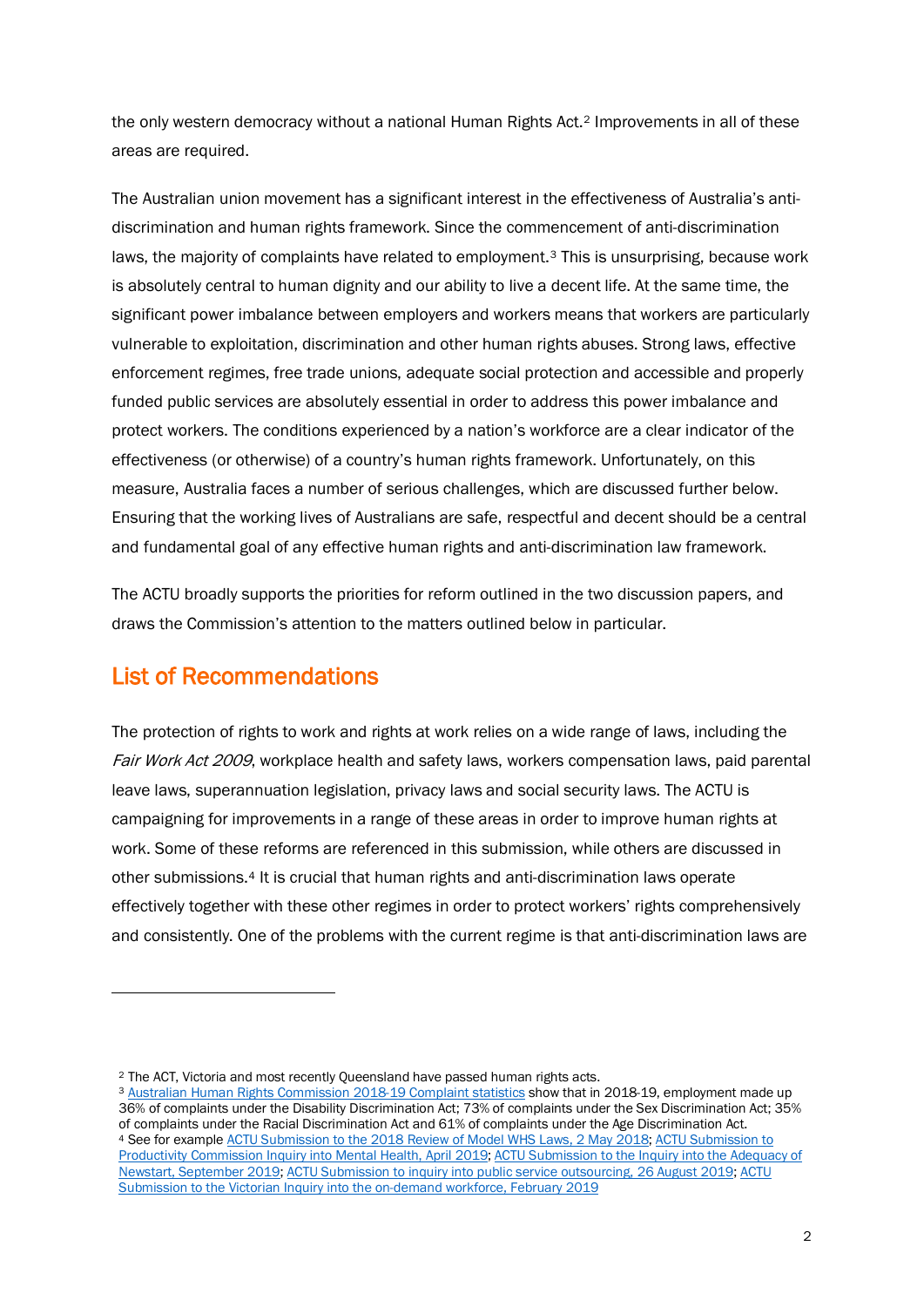separate to, and comparatively weak compared with, other regimes protecting rights at work, with the result that discrimination and harassment are not treated by employers or regulators as 'mainstream' workplace issues.

The ACTU supports the review and strengthening of Australia's Human Rights Framework, including the following:

- 1. Consideration of options for a national Human Rights Act, including a review of the effectiveness of the current scrutiny process
- 2. Support for the Uluru Statement from the Heart, including a First Nations voice in the Constitution, and the abolition of the discriminatory CDP
- 3. Measures to ensure a human rights approach in Australia's law-making, policydevelopment and administrative and judicial decision-making processes, including a review of the effectiveness of measures taken under Australia's Human Rights Framework 2010
- 4. A stronger focus on Australia's obligations to realise social, economic and cultural rights, including a right for individuals to make complaints when these rights are breached
- 5. Strong, positive and enforceable legislative measures to require Australian businesses to conduct due diligence to eliminate or mitigate the impacts of their operations and supply chains on human and labour rights
- 6. Transparent and merit-based appointment processes for all Human Rights **Commissioners**
- 7. Reforms to make Australia's anti-discrimination laws stronger, more consistent and more comprehensive, including:
	- a. Reforms to ensure our legal framework is able to respond effectively to multiple, intersecting and compounding forms of discrimination
	- b. Consideration of a new, nationally consistent mechanism which allows competing or conflicting human rights to be fairly, consistently and appropriately balanced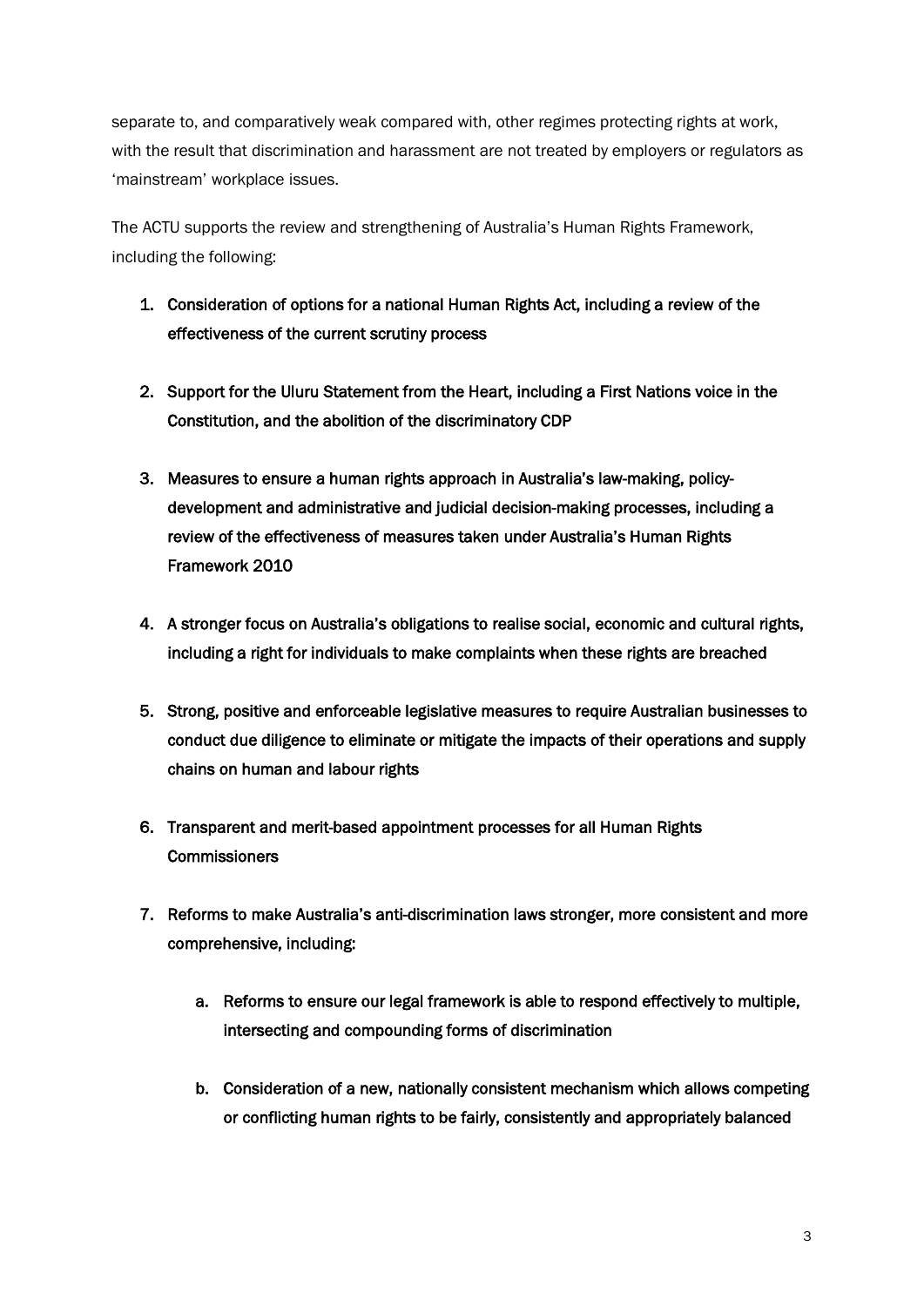- c. Stronger employment protections in Division 4, Part II of the *Australian Human* Rights Commission Act 1986
- d. The removal of the 'comparator' test from all anti-discrimination provisions
- e. The introduction of a shifting or reverse onus of proof in all anti-discrimination provisions
- f. Positive, enforceable legal duties on employers and other duty holders to take proactive measures to eliminate discrimination and harassment and advance equality
- g. Reforms to ensure that the Australian Human Rights Commission, work health and safety regulators and other bodies have the full suite of regulatory tools and resources necessary to effectively tackle discrimination and harassment issues, including at a cultural/systemic level
- h. Better complaints processes for discrimination and harassment matters, including a clear and effective alternative right of action under the Fair Work Act, extended time limits and stronger representative action provisions
- i. New federal protections from discrimination on the grounds of thought, conscience or religious belief in the area of employment and other areas of public life
- j. The removal of exemptions which allow discrimination against employees and students on religious grounds, and the withdrawal of the government's exposure draft Religious Freedom Bills
- k. The removal of other permanent exemptions which are unfair and fail to meet community standards, including those which allow discrimination against domestic workers
- l. Extension of protections to include indirect family responsibilities discrimination, and a new obligation on employers to 'reasonably accommodate' requests for family friendly working arrangements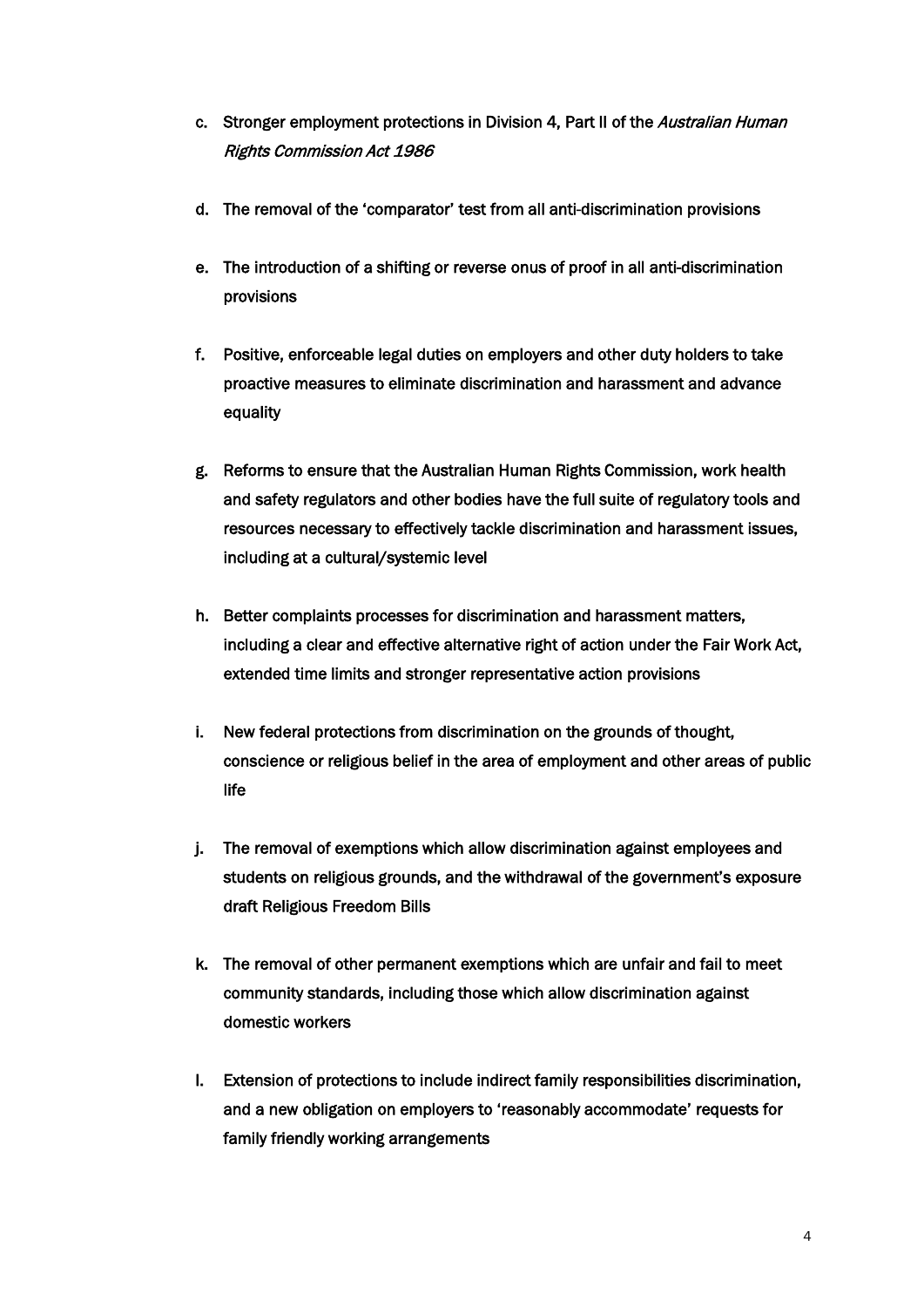- m. The addition of family and domestic violence as a protected attribute in at least the areas of employment and accommodation
- 8. Regular and thorough review of Australia's international human rights commitments, with the aim of ratifying human rights and labour rights instruments which have not been ratified, and withdrawing reservations where they are no longer appropriate
- 9. The Australian Government should commit to ratify the ILO Convention on Violence and Harassment (C.190)
- 10. The Australian Government should actively support the development of a new UN Treaty on Business and Human Rights
- 11. The Australian Government should only support trade agreements which have adequate protections for labour and human rights

# Question 1: What human rights matter to you?

## Labour rights are human rights

 $\ddot{\phantom{a}}$ 

All people are entitled to freedom and dignity in their working lives. Labour rights are fundamental human rights, and should be recognised and protected as such.

The right to work and rights at work, including the right to form and join trade unions, are recognised by a number of international human rights instruments. The International Bill of Human Rights<sup>[5](#page-6-0)</sup> prohibits slavery or servitude, and provides that everyone has the right to freely chosen employment, to equal pay for equal work, and to just and favourable pay and conditions sufficient to ensure an existence worthy of human dignity. 'Just and favourable' conditions include fair wages, equal pay for equal work, safe and healthy working conditions, equal opportunities for promotion, and reasonable limits on working hours and holidays with pay. Article 22 of the International Covenant on Civil and Political Rights (ICCPR) protects people's right to freely join unions, and Article 8 of the International Covenant on Economic, Social and Cultural Rights (ICESCR) protects the right of trade unions to function freely, subject only to limitations necessary in the interests of national security, public order, or the protection of the rights and freedoms of others.

<span id="page-6-0"></span><sup>5</sup> Which consists of the Universal Declaration of Human Rights, the International Covenant on Economic, Social and Cultural Rights (ICESCR), the International Covenant on Civil and Political Rights (ICCPR), and their protocols.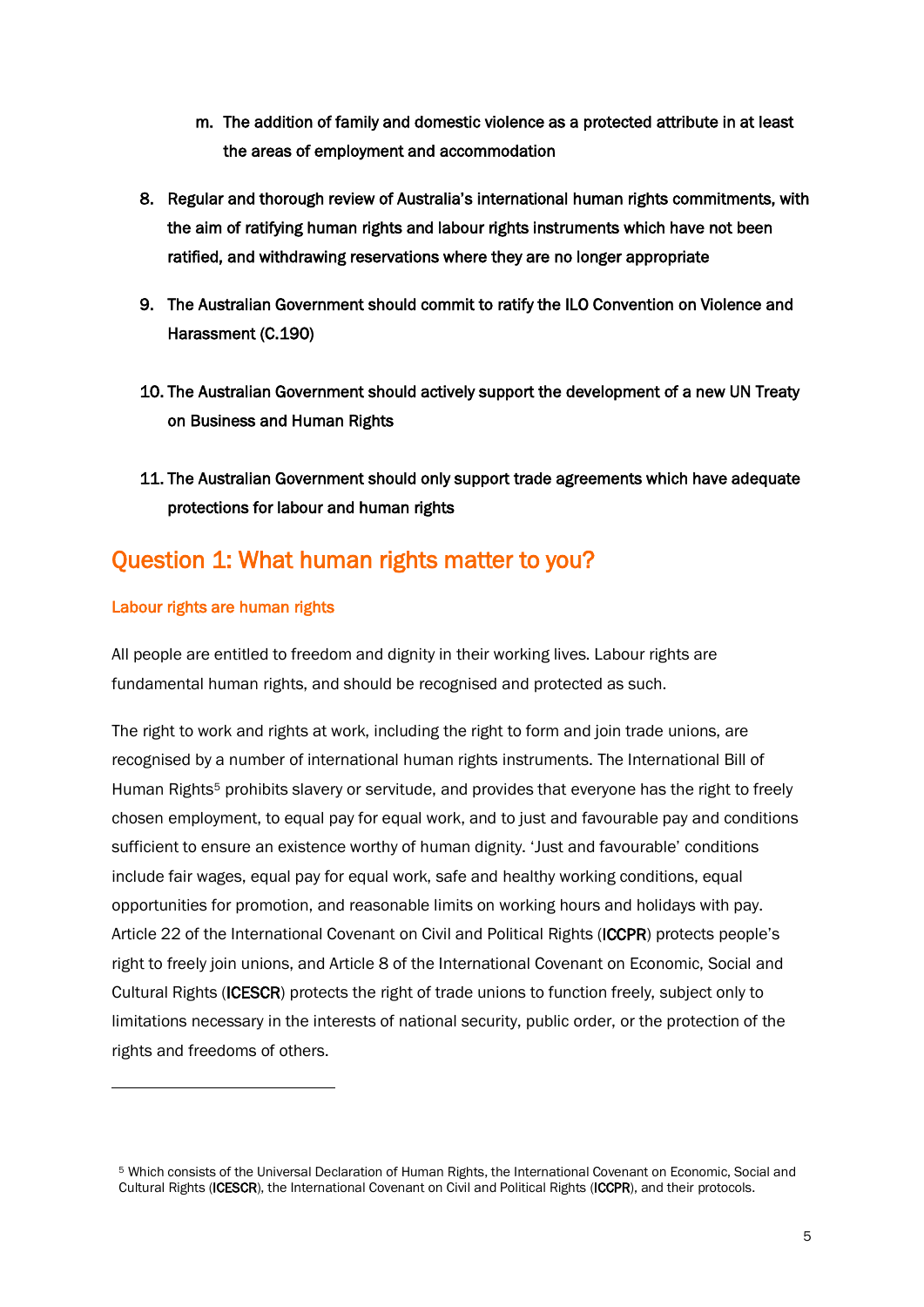A number of other treaties also contain work rights, for example the *Convention on the* Elimination of all Forms of Discrimination Against Women 1979 contains employment rights including equal pay for equal work and paid maternity leave (Articles 11(1)(d) and (2)(b)). The Convention on the Rights of Persons with Disabilities recognises the right of people with disability to work and to be provided with reasonable accommodations (Article 27) and the *Declaration on* the Rights of Indigenous Peoples contains provisions regarding the rights of First Nations peoples not to be subjected to any discriminatory conditions of labour, employment or salary (Article 17). International Labour Organization (ILO) treaties are relevant for the proper interpretation of all human rights at work, including the Freedom of Association and Protection of the Right to Organise Convention (C. 87), Right to Organise and Collective Bargaining Convention (C. 98) and the Discrimination (Employment and Occupation) Convention (C. 111).

Despite the clear recognition of labour rights under international human rights law, it has been observed that they are a 'somewhat neglected' part of the human rights framework.<sup>[6](#page-7-0)</sup> Human rights are universal, indivisible and equal in status. It is crucial that Australia's human rights framework ensures that labour rights are treated with the same level of respect as other human rights. Some reforms to ensure that this occurs are outlined in this submission.

#### Human rights in Australian workplaces

1

Although Australia is one of the richest countries in the world, we continue to face grave human rights challenges in the world of work. Despite strong and sustained levels of economic growth, inequality is rising[.7](#page-7-1) Changes to workplace laws have weakened the role of the independent umpire, reduced minimum employment standards and limited the capacity of unions to organise and bargain collectively. As a consequence, wage growth is non-existent, collective agreement coverage is declining and increasing numbers of workers are reliant on an inadequate set of minimum employment standards.[8](#page-7-2)

Wage theft has become a business model and corporate avoidance of a range workplace laws is rife[.9](#page-7-3) For example, a recent inquiry found that 79% of hospitality employers in Victoria did not comply with the national award wage system from 2013 to 2016, finding that:

<span id="page-7-1"></span><span id="page-7-0"></span><sup>&</sup>lt;sup>6</sup> Rosemary Owens & Joellen Riley The Law of Work (Oxford University Press, 1st ed, 2007) 74

<sup>7</sup> https://www.actu.org.au/media/1385450/actu\_inequality\_briefing.pdf

<span id="page-7-2"></span><sup>8</sup> [ACTU Submission to the 2018-19 Annual Wage Review;](https://www.actu.org.au/media/1385480/d11-actu-submission-to-the-2018-19-annual-wage-review.pdf) See also:

<span id="page-7-3"></span>[https://www.tai.org.au/sites/default/files/Collective%20Bargaining%20On%20the%20Brink%20\[WEB\].pdf](https://www.tai.org.au/sites/default/files/Collective%20Bargaining%20On%20the%20Brink%20%5bWEB%5d.pdf) <sup>9</sup> [ACTU Submission to Attorney-General regarding wage theft, 25 October 2019](https://www.actu.org.au/media/1385754/d45-actu-submission-re-improving-protections-of-employees-wages-and-entitlements-strengthening-penalties-for-non-compliance-october-2019.pdf)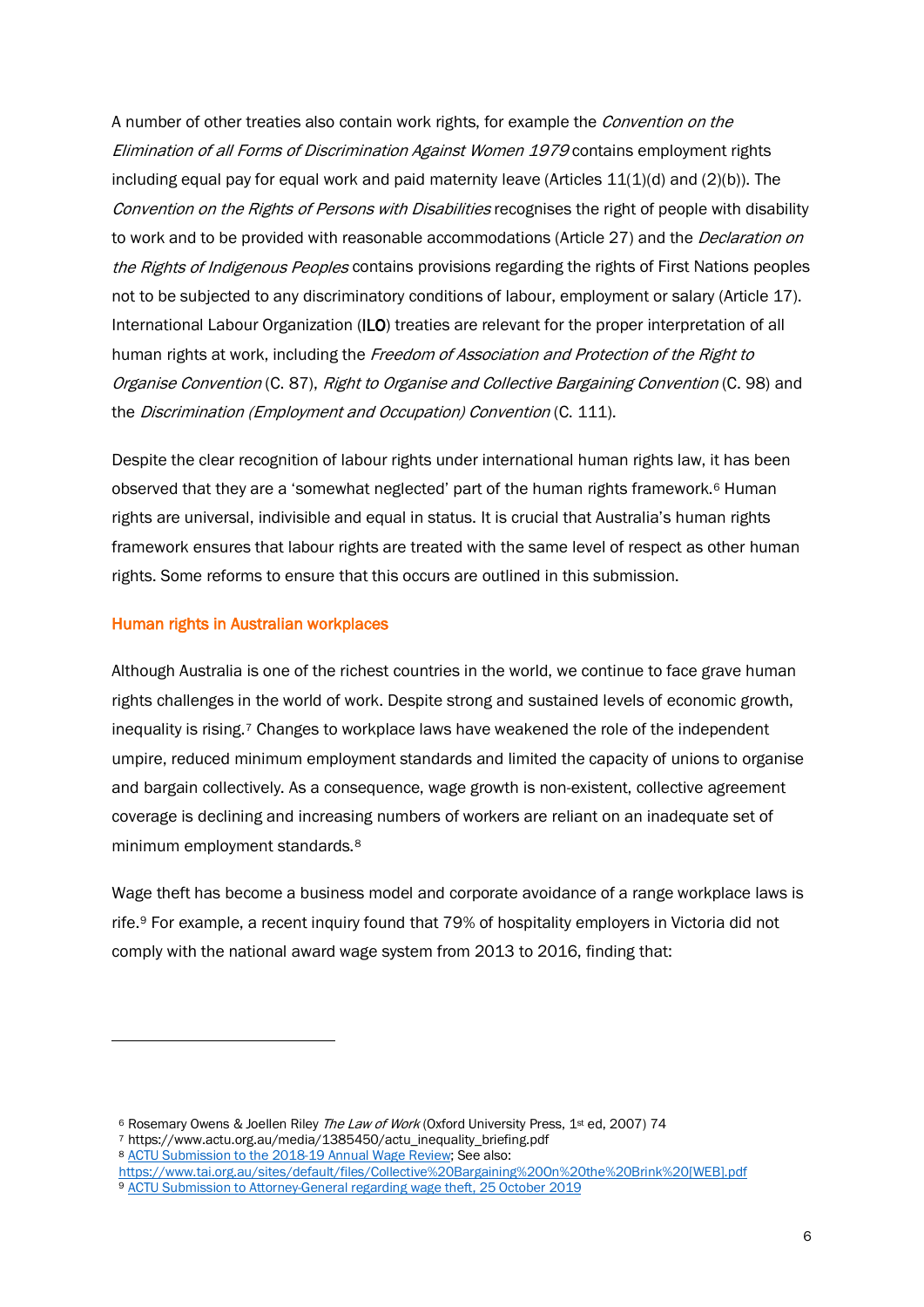Underpayment is so prevalent in some sectors that it can no longer be considered an aberration; it is becoming the norm… Nationwide, it is estimated that one in two hospitality workers are being illegally paid, with similar figures available for the retail, beauty and fast food sectors.<sup>[10](#page-8-0)</sup>

Industry Super Australia estimates that 2.85 million workers lose \$5.94 billion per year in unpaid superannuation. Young and vulnerable workers are more likely to have their superannuation and wages stolen by their employers. <sup>[11](#page-8-1)</sup> In the construction industry, large developers and principal contractors routinely delay and withhold payments from smaller sub-contractors.[12](#page-8-2)

The traditional employment relationship is being undermined and circumvented by business models that include labour hire, sham contracting, franchising and the 'gig' economy. Over 40% of the Australian workforce is now employed in some form of precarious or insecure employment; the third highest rate in the OECD.<sup>[13](#page-8-3)</sup> Evidence shows that these workers are more likely to be harmed and exploited at work for a range of reasons, including inadequate training and induction, fear of reprisals for speaking up, lack of access to participation and consultation processes, lack of regulatory oversight, poor supervision and exposure to frequent restructures and down-sizing. Temporary visa workers, labour hire-workers and migrants in the hospitality, agriculture, meat, cleaning, construction and disability and aged care industries are among those that are most vulnerable.

It is clear that slavery and slavery-like practices are occurring in a range of industries within Australia, as well as throughout the international supply chains of Australian businesses. The 'Walk Free' Foundation estimates that approximately 4,300 people in Australia are held in some form of slavery.[14](#page-8-4) A number of government inquiries have uncovered evidence of serious labour exploitation and slavery-like practices Australia. For example, in 2015, the Senate Education and Employment References Committee found evidence of 'appalling and systemic' exploitation of workers, including exploitation of migrant workers on temporary visas in the meat processing and horticulture industries, and serious underpayment of wages and entitlements of international

 $\overline{a}$ 

<span id="page-8-0"></span><sup>10</sup> Th[e Report into Corporate Avoidance of the Fair Work Act](https://www.aph.gov.au/Parliamentary_Business/Committees/Senate/Education_and_Employment/AvoidanceofFairWork/%7E/media/Committees/eet_ctte/AvoidanceofFairWork/report.pdf) (Parliament of Australia 2017:59/60)

<span id="page-8-1"></span><sup>11</sup> [ACTU Submission to the Senate Economics Legislation Inquiry into Treasury Laws Amendment \(Recovering Unpaid](https://www.actu.org.au/media/1385746/d41-actu-submission-to-tla-recovering-unpaid-superannuation-bill-2019.pdf)  [Superannuation\) Bill 2019, 3 October 2019;](https://www.actu.org.au/media/1385746/d41-actu-submission-to-tla-recovering-unpaid-superannuation-bill-2019.pdf)

<sup>12</sup> John Murray AM, [Review of Security of Payment Laws](https://www.ag.gov.au/industrial-relations/industrial-relations-publications/Pages/review-security-payment-laws.aspx), December 2017, p 9 ff

<span id="page-8-3"></span><span id="page-8-2"></span><sup>13</sup> ACTU, Australia's Insecure Work Crisis: Fixing it for the Future, 21 May 2018, 5; Report of the Independent Inquiry into Insecure Work in Australia, Lives on Hold: Unlocking the Potential of the Australian Workforce, 16 May 2012 <sup>14</sup> [https://s3-ap-southeast-2.amazonaws.com/walkfreefoundation.org-](https://s3-ap-southeast-2.amazonaws.com/walkfreefoundation.org-assets/content/uploads/2017/05/14093946/Walk-Free-Foundation-Submission-Inquiry-into-an-Australian-Moder....pdf)

<span id="page-8-4"></span>[assets/content/uploads/2017/05/14093946/Walk-Free-Foundation-Submission-Inquiry-into-an-Australian-](https://s3-ap-southeast-2.amazonaws.com/walkfreefoundation.org-assets/content/uploads/2017/05/14093946/Walk-Free-Foundation-Submission-Inquiry-into-an-Australian-Moder....pdf)[Moder....pdf](https://s3-ap-southeast-2.amazonaws.com/walkfreefoundation.org-assets/content/uploads/2017/05/14093946/Walk-Free-Foundation-Submission-Inquiry-into-an-Australian-Moder....pdf)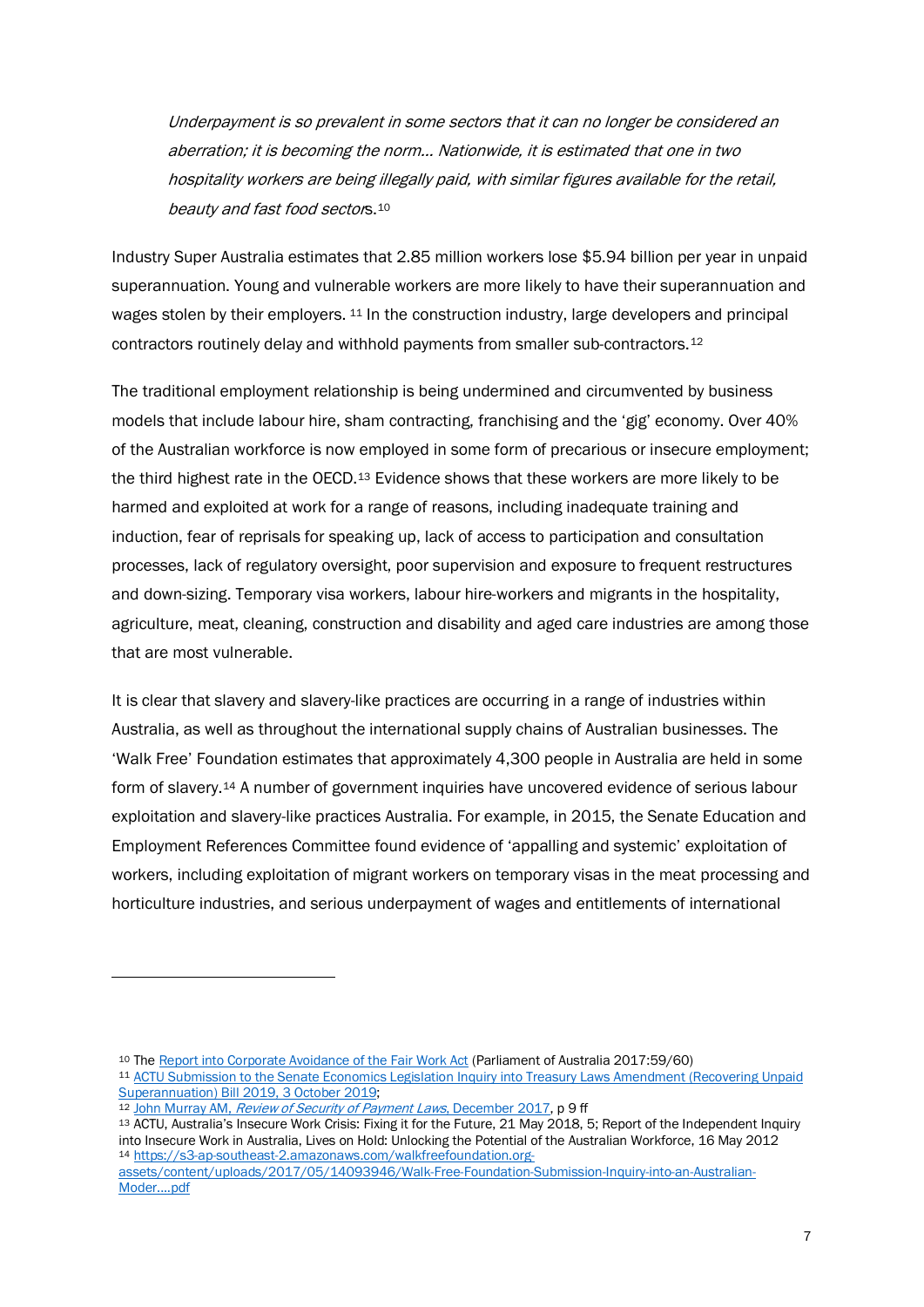students working on temporary visas in many 7-Eleven convenience stores across Australia.[15](#page-9-0) The Victorian Government inquiry into the Labour Hire Industry and Insecure Work heard evidence of abuse, violence, sexual harassment, excessive working hours, work in extreme heat with limited drinks breaks, untreated medical conditions, no access to workers compensation and other gross workplace health and safety breaches in relation to labour-hire workers in the horticulture, meat and cleaning industries.[16](#page-9-1)

Australian workers continue to be killed or injured at work in large numbers. Between 2003 and 2016, at least 3,414 workers lost their lives in work-related incidents in Australia. As at 7 November this year, there have been 138 Australian workers killed at work.[17](#page-9-2) While the number of fatal work injuries has declined over time in most developed countries, limitations in data collection continue to result in a significant underestimation of the true extent of workrelated deaths, including those arising from work-related diseases such as cancer and cardiovascular disease. For example, the Cancer Council estimates that work-related exposures to carcinogens will cause over 5,000 new cases of cancer in Australia each year: one in ten cancers in men, and one in fifty cancers in women are thought to be caused by work.[18](#page-9-3) The ACTU's recent 'Work Shouldn't Hurt' survey shows that 79% of people have suffered a mental or physical injury at work. The majority of respondents (55%) were aware of existing hazards in their workplace which could cause serious injury or illness, and a shocking 61% have experienced poor mental health because their employer did not manage a hazard in their workplace.[19](#page-9-4)

Women, young people, LGBTIQ people, people with disability and Aboriginal and Torres Strait Islander people and other discriminated-against groups are disproportionately and differently affected by these trends. Aboriginal and Torres Strait Islanders continue to fare much worse than the wider population in relation to rights to work and rights at work for example, and the government's punitive, discriminatory and ineffective Community Development Program (CDP) is exacerbating these poor outcomes.[20](#page-9-5)

<span id="page-9-0"></span><sup>&</sup>lt;sup>15</sup> The Senate Education and Employment References Committee, A National Disgrace: The Exploitation of Temporary Work Visa Holders, March 2016; see also See also the [Migrant Workers' Taskforce,](https://www.employment.gov.au/migrant-workers-taskforce) the Fair Work Ombudsman's [Harvest trail campaign](https://www.fairwork.gov.au/how-we-will-help/helping-the-community/campaigns/national-campaigns/harvest-trail-campaign) and th[e Treasury's Black Economy Taskforce.](https://treasury.gov.au/review/black-economy-taskforce/)

<span id="page-9-1"></span><sup>16</sup> [Victorian Inquiry into the Labour Hire Industry and Insecure Work Final Report,](https://djpr.vic.gov.au/__data/assets/pdf_file/0016/1390111/IRV-Inquiry-Final-Report-.pdf) August 2016 at Chapter 4 and pp 124-146

<span id="page-9-2"></span><sup>17</sup> https://www.safeworkaustralia.gov.au/statistics-and-research/statistics/fatalities/fatality-statistics#year-to-date-2019-preliminary-worker

<span id="page-9-3"></span><sup>18</sup> <https://www.cancer.org.au/content/pdf/News/MediaReleases/2015/web%20%20Occupational%20report.pdf> <sup>19</sup> https://www.actu.org.au/media/1385647/work-shouldnt-hurt-report-clean-final.pdf

<span id="page-9-5"></span><span id="page-9-4"></span><sup>20</sup> https://www.actu.org.au/actu-media/media-releases/2017/australian-unions-welcome-senate-inquiry-into-racistcdp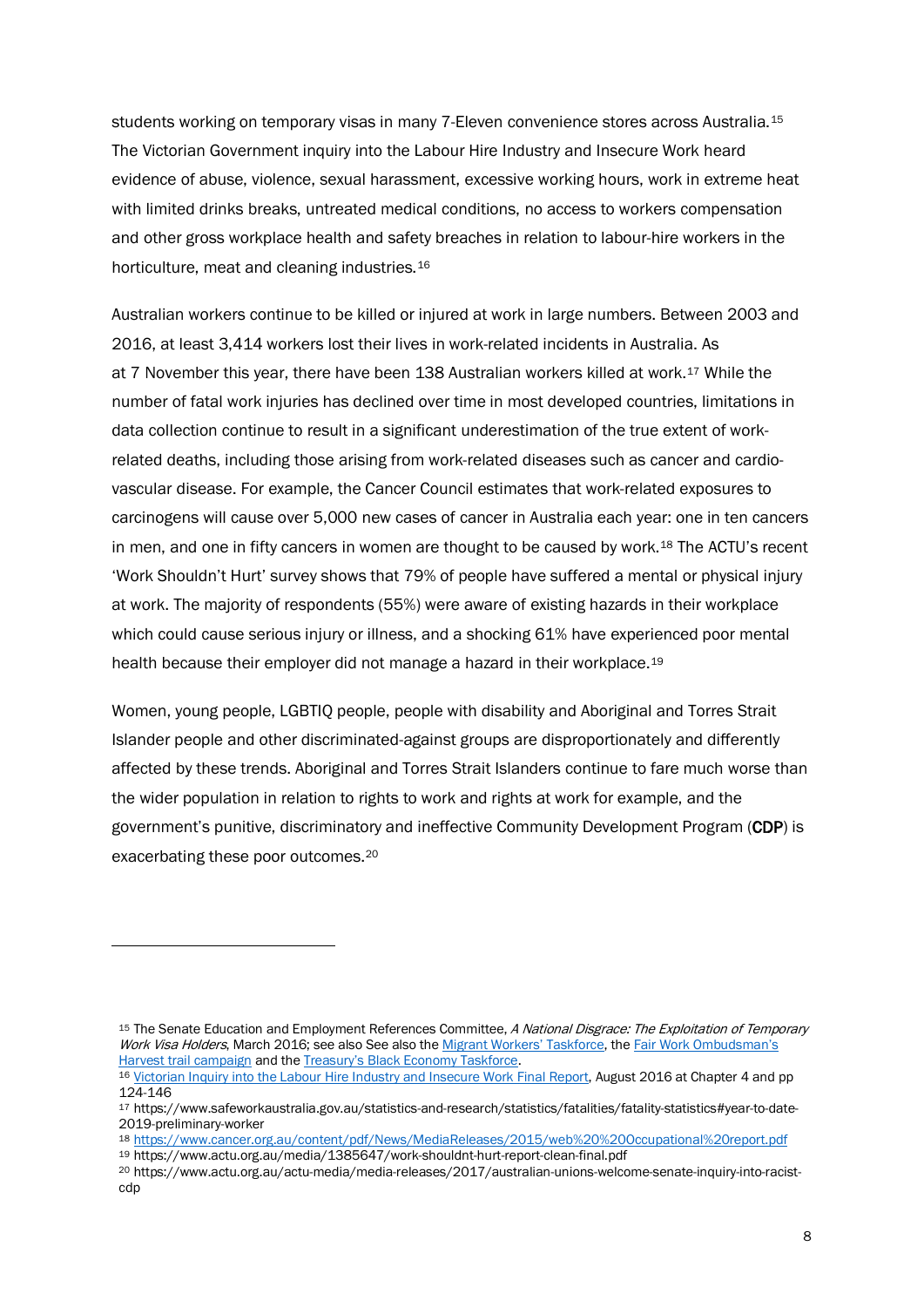Australia's labour market continues to be characterised by significant gender-based inequalities. It is highly gender segregate[d21](#page-10-0) and Australia is one of the most unequal countries in the world with respect to men's and women's sharing of unpaid domestic and care work.<sup>[22](#page-10-1)</sup> Despite the fact that the right to equal pay for equal work is specifically recognised as a fundamental human right in the International Bill of Rights and other instruments, the gender pay gap in Australia remains unacceptably high at around 14%, based on a comparison of average full-time weekly ordinary time earnings. It is important to recognise that this measure only includes base earnings, not overtime or other bonuses, and does not reflect the fact that women work fewer hours overall. The full-time total remuneration gender pay gap is 21.3%, meaning men working full-time earn nearly \$25,717 a year more than women working full-time.[23](#page-10-2) Women have on average 47% less superannuation than men.<sup>[24](#page-10-3)</sup> The median superannuation balance held by women is only \$39,000, and one-third of women over age 15 have no superannuation at all.<sup>[25](#page-10-4)</sup> Women continue to be overrepresented among industries and occupations that are award reliant and low paid: data submitted to the Fair Work Commission in the most recent annual wage review show that 61% of adult award-reliant low-paid employees are women.[26](#page-10-5) Australia's international human rights obligations cannot be met while the gender pay gap persists, and its elimination should be an urgent and central goal of reforms to law and practice to strengthen Australia's human rights framework.

Gender-based violence and harassment remains prevalent and grossly under-reported in Australian workplaces, with workers in insecure employment particularly susceptible. Almost 10,000 people responded to the ACTU's 'sexual harassment in the workplace' survey between 18 September and 30 November 2018.[27](#page-10-6) Two in three women and one in three men told us they have been subjected to one or more forms of sexual harassment at work. Only a quarter of people who were harassed made a formal complaint, less than half reported the incident and 40% told no one at all, because workers do not believe that our current rules will deliver them justice.<sup>[28](#page-10-7)</sup>

<span id="page-10-0"></span><sup>21</sup> Senate Finance and Public Administration References Committee, Parliament of Australia, Gender segregation in the workplace and its impact on women's economic equality (2017) 1-96

<span id="page-10-1"></span><sup>22</sup> Natalie Skinner and Barbara Pocock, 'The persistent challenge: living, working and caring in Australia in 2014' (The Australian Work and Life Index, University of South Australia, Centre for Work + Life, 2014) 5

<span id="page-10-2"></span> $^{23}$  https://www.wgea.gov.au/data/fact-sheets/australias-gender-pay-gap-statistics  $^{24}$  Hetherington & Smith, Not So Super, For Women, July 2017 at p 12;

<span id="page-10-3"></span>

<span id="page-10-4"></span><sup>&</sup>lt;sup>25</sup> HESTA, 'Vital Signs' Report, 2019 p 18 https://www.hesta.com.au/stories/Why-equity-is-vital.html

<span id="page-10-5"></span><sup>26</sup> Annual Wage Review [2019] FWCFB 3500 at [399] see also [71], [77], [391] and [397], <https://www.fwc.gov.au/documents/wage-reviews/2018-19/decisions/2019fwcfb3500.pdf>

<span id="page-10-7"></span><span id="page-10-6"></span><sup>28</sup> <https://www.actu.org.au/actu-media/media-releases/2018/sexual-harassment-1>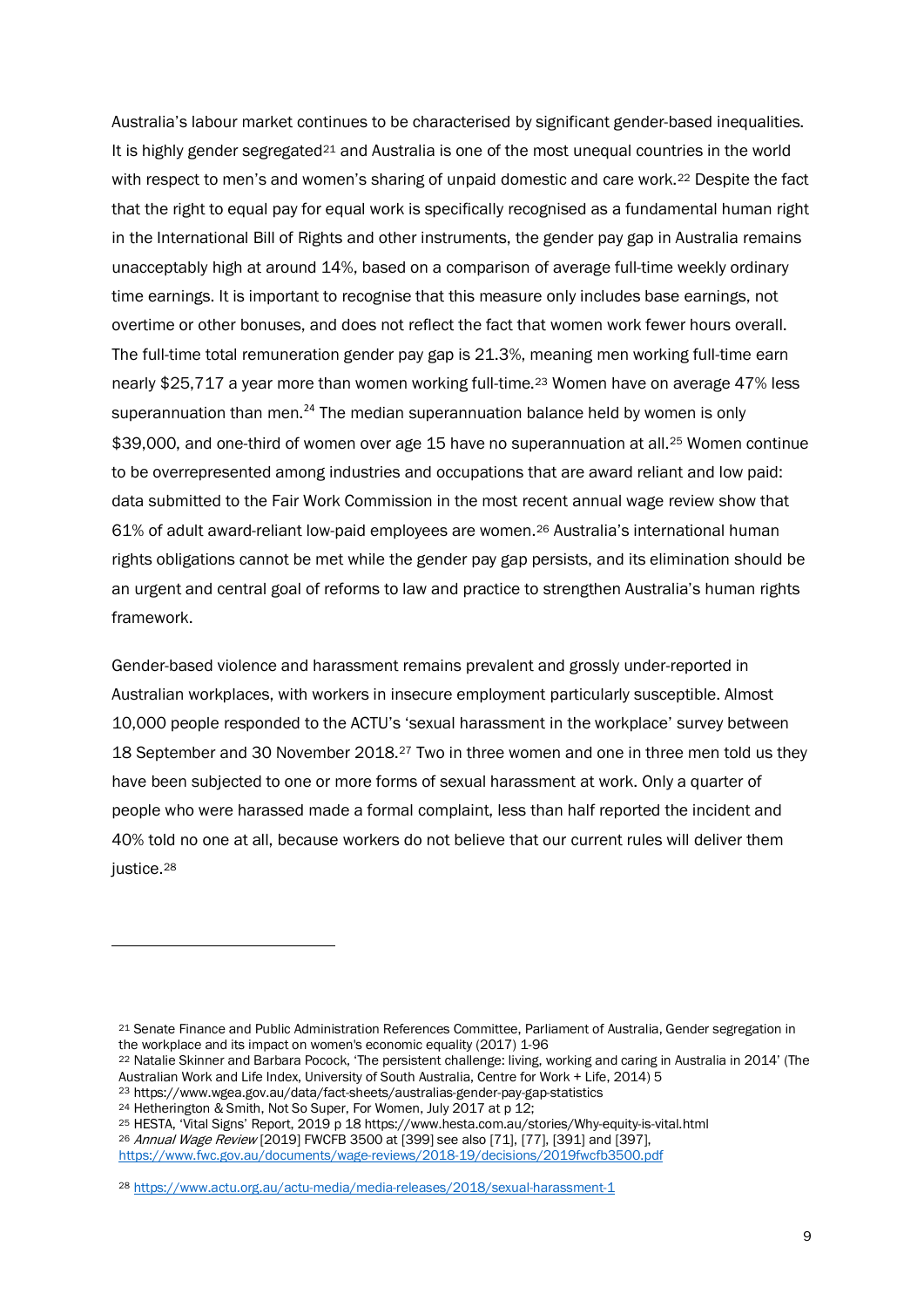#### Attacks on trade unions

In this complex, dangerous and rapidly changing world of work, the role of trade unions in protecting the interests of working people is even more critical than ever. However, despite the ratification of a number of international instruments which protect labour rights, Australian trade unions continue to be subjected to unjustified attacks for which there is no precedent in comparable democracies. Institutions and laws such as the Australian Building and Construction Commission (ABCC) and the 'Ensuring Integrity' Bill currently before the Parliament are just two examples of calculated attempts by the Australian state to weaken and undermine the democratic operation of trade unions and prevent them from fulfilling their purpose; namely the protection of the interests of workers. The Parliamentary Joint Committee on Human Rights has been heavily critical of such measures, determining that the ABCC is incompatible with the right to freedom of association, the right to form and join trade unions, the right to freedom of assembly, the right to freedom of expression, and the right to privacy,[29](#page-11-0) and that the 'Ensuring Integrity' Bill is incompatible with the right to freedom of association, the right to just and favourable conditions at work, the right of unions to elect their own leadership freely, and the right to strike.[30](#page-11-1)

While the establishment of the Parliamentary Joint Committee on Human Rights was a welcome reform, there is no effective mechanism to challenge, amend or delay legislation which is found by the Committee to breach human rights standards.

#### Social, economic and cultural rights

 $\ddot{\phantom{a}}$ 

It is clear that governments must take a range of positive social, economic and cultural measures in order to ensure that human rights can be fully realised. The ICESCR sets out the positive steps that governments must take to ensure decent lives for people.

Human rights are often divided into two broad categories: civil and political rights, which have their foundations in liberal philosophy and restrain the state from abusing individuals (and so are often called 'negative' rights)[31](#page-11-2) and social and economic rights, which require the state to take proactive steps to provide a decent standard of living for people (often called 'positive' rights).[32](#page-11-3)

<span id="page-11-0"></span><sup>29</sup> The Parliamentary Joint Committee on Human Rights considered the ABCC in its Second, Tenth, and Fourteenth Reports of the 44th Parliament.

<span id="page-11-1"></span><sup>30</sup> Parliamentary Joint Committee on Human Rights, Human rights scrutiny report (Report 9 of 2017) 17, commenting on the Fair Work (Registered Organisations) Amendment (Ensuring Integrity) Bill 2017.

<span id="page-11-2"></span><sup>31</sup> Those set out in the International Covenant on Civil and Political Rights 1966

<span id="page-11-3"></span><sup>32</sup> Those set out in the International Covenant on Economic, Social and Cultural Rights 1966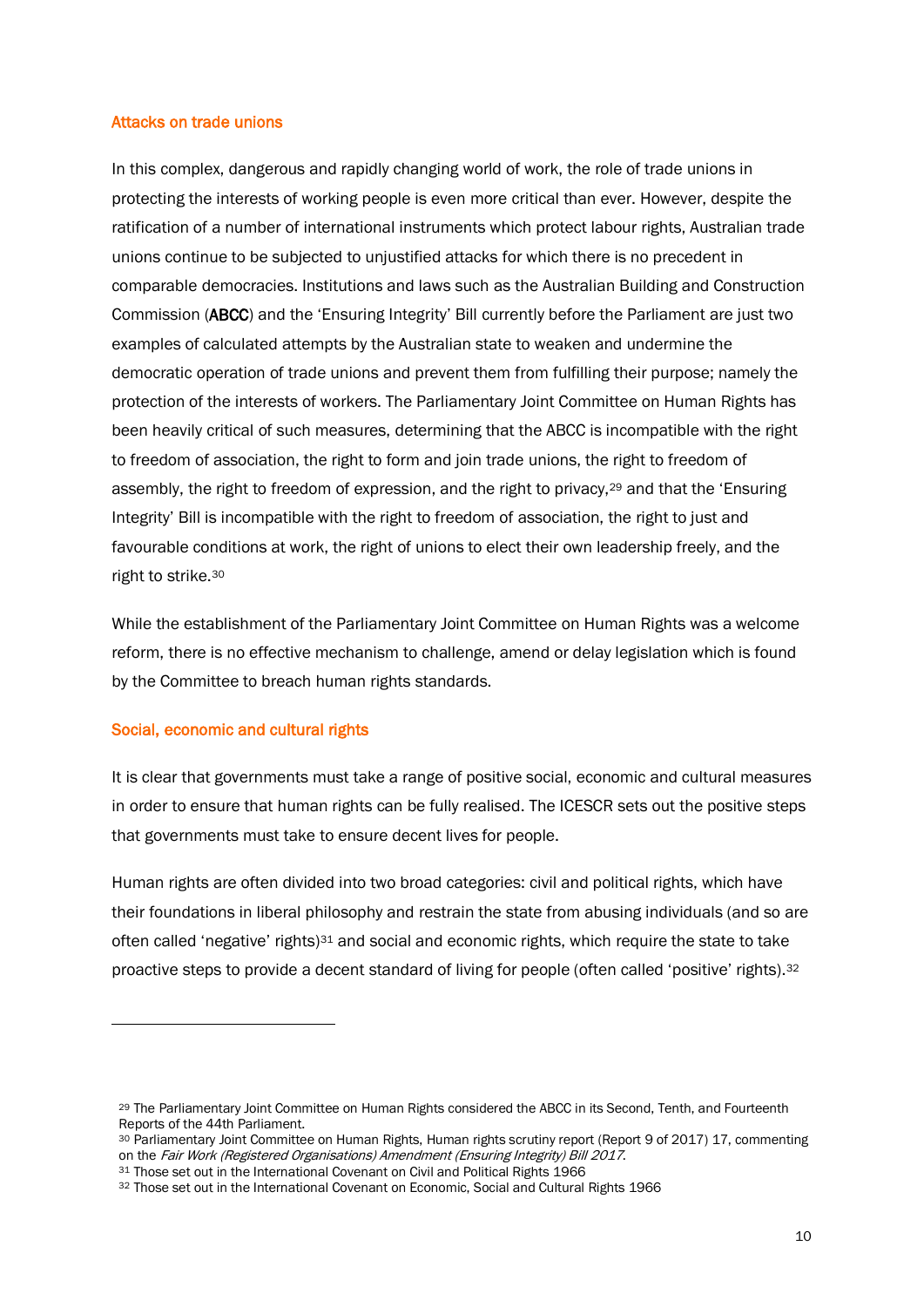Civil and political rights are sometimes categorised as 'process' rights, which liberate people to engage fully in democratic processes (such as voting or collective bargaining) through which other rights and benefits can be achieved, whereas social and economic rights are concerned with substantive material outcomes. Labour rights fall into both categories: aspects of the right to form and join trade unions for example are recognised in both the ICESCR and the ICCPR. While the ICCPR requires states to 'respect, protect and fulfil' rights, the ICSECR allows them to be 'progressively realised', taking into account national resources and circumstances.

Although all human rights are equal in status, in practice civil and political rights are often privileged over social, economic and cultural rights. This occurs even though for many people, rights such as housing, education and decent work are absolutely fundamental to their capacity to live dignified lives from day to day. The differences in the character of the two categories of rights should be not overstated (most civil and political rights require states to take positive measures; the right to a fair trial for example requires the establishment and maintenance of properly functioning courts and tribunals etc) and should certainly not be used to justify the privileging of one set of rights over the other.

Australia must do much more to meet its obligations under the ICSECR, including providing access to affordable housing, quality education (including technical and vocational education), and adequate social security for those who need it. Australia's level of GDP spending on public services across all levels of government is currently among the lowest of all OECD countries.<sup>[33](#page-12-0)</sup> The continued trend towards privatisation of public services has resulted in reduced access and reduced quality of services, and is hurting individuals and communities. The gap in outcomes between Aboriginal and Torres Strait Islander people and non-Indigenous people continues to be disgracefully high: the most recent 'Closing the Gap report' shows the gap in life expectancy is in fact widening.[34](#page-12-1) Australia is a wealthy country and should commit as a priority to providing all who live here with the social, economic and cultural rights that they are entitled to.<sup>[35](#page-12-2)</sup> Our human rights framework should afford those whose economic, social and cultural rights are breached the right to make a complaint.

## • The ACTU supports a greater focus on realisation of our obligations to provide social, economic and cultural rights, including a right for individuals to make complaints

<span id="page-12-1"></span><span id="page-12-0"></span><sup>33</sup> https://data.oecd.org/gga/general-government-spending.htm<br>34 https://www.humanrights.gov.au/our-work/aboriginal-and-torres-strait-islander-social-justice/publications/closegap-report-our

<span id="page-12-2"></span><sup>35</sup>https://d3n8a8pro7vhmx.cloudfront.net/cpsu/pages/1573/attachments/original/1508714447/Taking\_Back\_Co ntrol\_FINAL.pdf?1508714447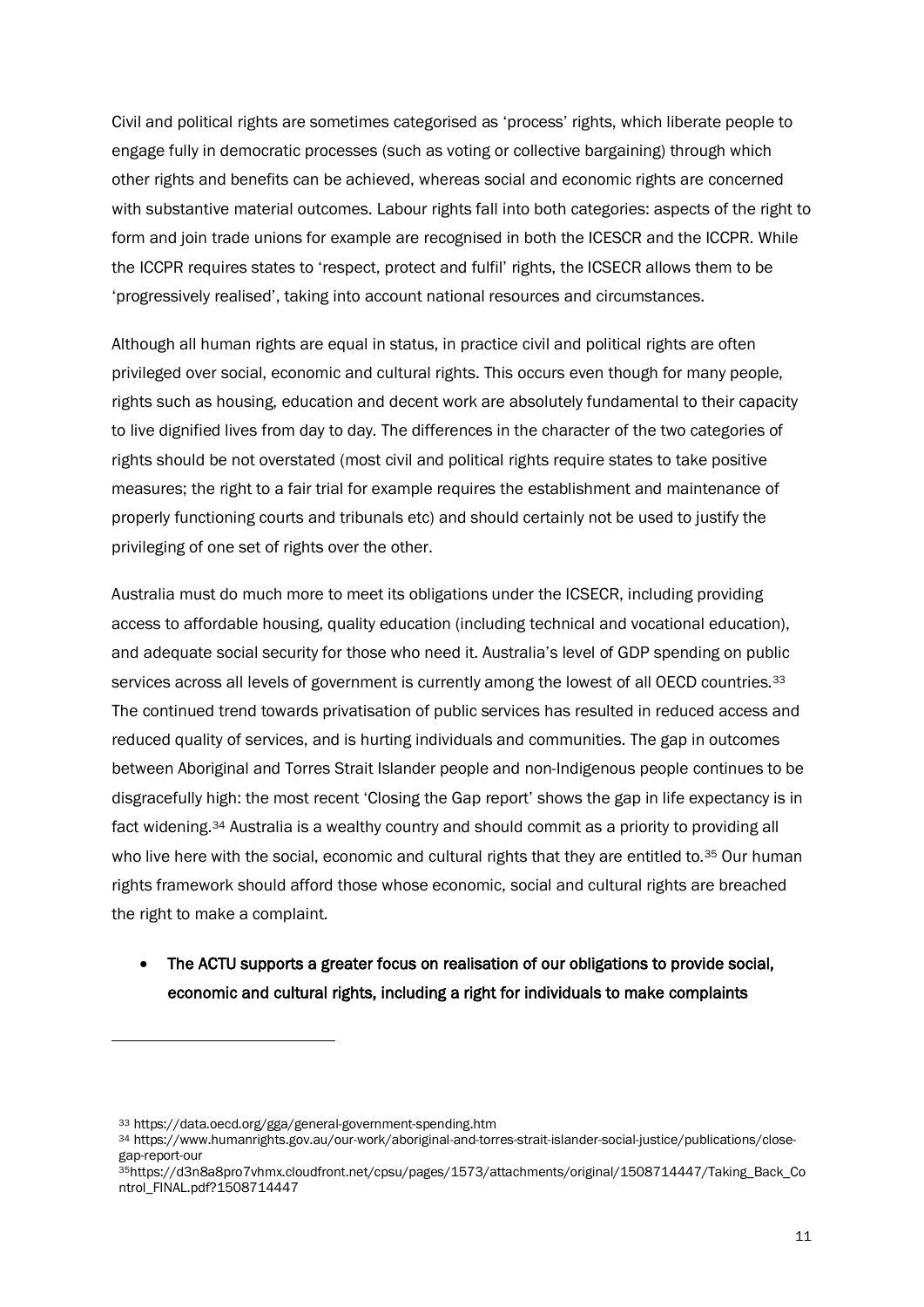# Question 2: How should human rights be protected in Australia?

# Positive protections

The realisation of human rights requires more than just effective anti-discrimination laws: it requires positive, proactive steps to be taken by governments, businesses and others. At present, our reactive, complaints-based framework places the burden of addressing human rights breaches almost entirely on the individual. Discrimination laws aim to eliminate discrimination and promote equality, yet in reality they simply establish a complaints process that relies on individuals coming forward and reporting breaches. Complaints processes are costly and risky, and the reality is that many individuals do not complain at all for fear of victimisation or other reasons. In the employment context, there is no meaningful requirement on employers to implement effective, proactive measures to prevent discrimination and promote equality in workplaces. A number of inquiries have noted the inability of anti-discrimination laws to address systemic discrimination.<sup>[36](#page-13-0)</sup> While we must ensure that people have access to quick and effective complaints processes, there is an urgent need to move away from sole reliance on an individual complaints-based framework towards a more systemic, proactive approach to the protection and promotion of human rights.

The ACTU supports new positive human rights protections at the federal level, including a Human Rights Act and a First Nations voice in the Constitution. It is also important that measures are taken to improve the human rights culture in our law making and policy development processes, as well as in administrative and judicial decision-making, and steps must be taken to ensure that the Australian Human Rights Commission operates at all times in a robust, independent manner consistent with our international obligations; including ensuring that all appointments to the Commission are transparent and merit-based.

### The ACTU supports:

- The Uluru Statement from the Heart, including the establishment of a First Nations Voice in the Australian Constitution
- The commencement of a project to consider options for a national Human Rights Act, including a review of the effectiveness of the current parliamentary scrutiny process

<span id="page-13-0"></span><sup>36</sup> For example: Australian Law Reform Commission, Equality before the Law: Justice for Women Report 69 (1994) Part 1, [3.10]; Senate Standing Committee on Legal and Constitutional Affairs, Parliament of Australia, *Inquiry into* the effectiveness of the Sex Discrimination Act 1984 in eliminating discrimination and promoting gender equality (2008) 47; Julian Gardiner, An Equality Act for a Fairer Victoria: Equal Opportunity Review Final Report, June 2008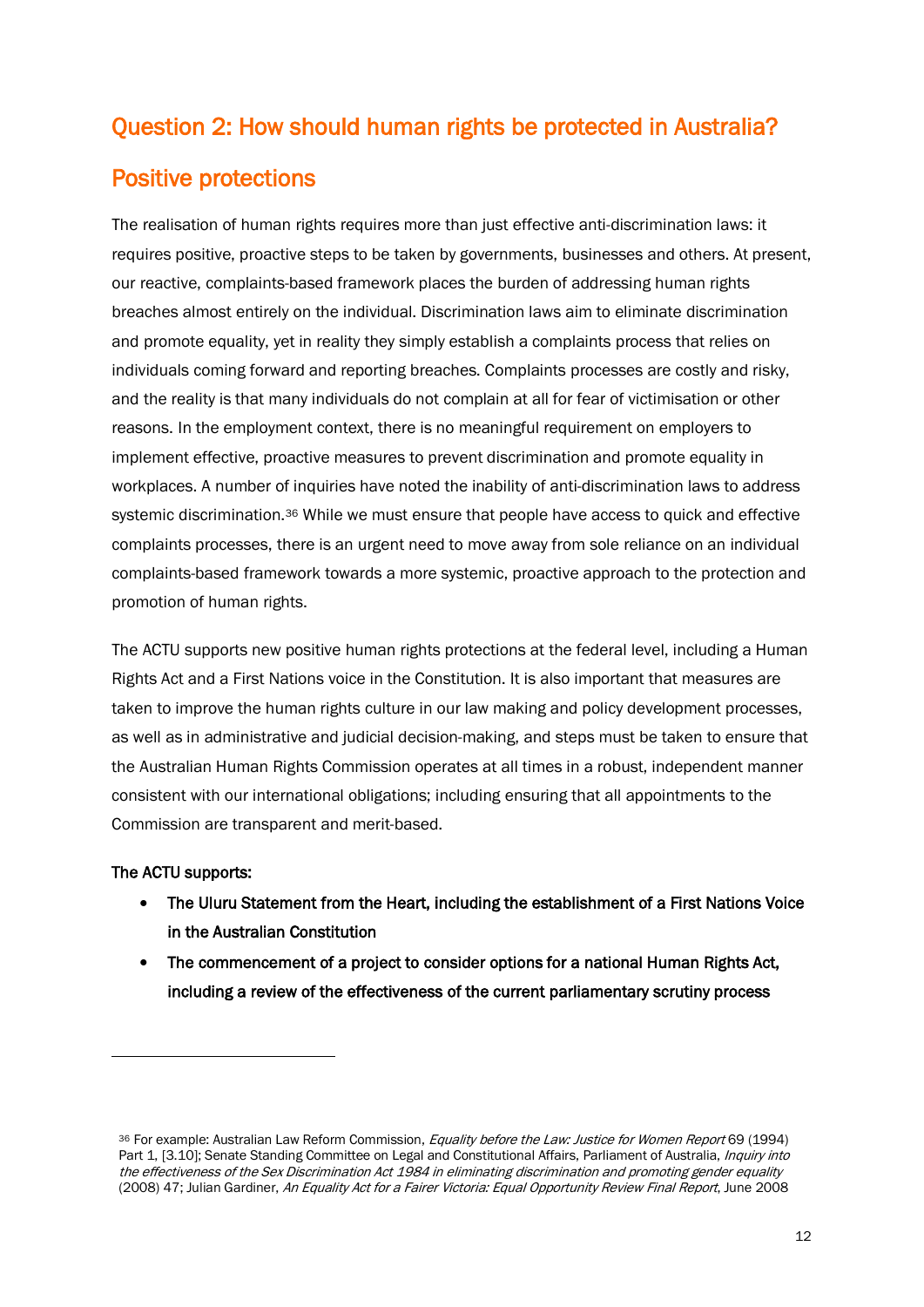- The commencement of a project to develop and/or strengthen the human rights culture in Australia's law-making, policy-development and administrative decision-making processes, including a review of the effectiveness of measures taken under Australia's Human Rights Framework 2010
- Transparent and merit-based appointment processes for all Human Rights **Commissioners**

# International labour and human rights instruments

Australia has not yet committed to ratify some key International Labour Organisation (ILO) instruments which protect human rights at work. In June 2019, a new ILO Convention (C.190)<sup>[37](#page-14-0)</sup> and Recommendation (R.206)<sup>[38](#page-14-1)</sup> recognising the right of every worker to a world of work free from violence and harassment, including gender-based violence and harassment, were adopted at the International Labour Conference. C.190 will enter into force 12 months after two member States have ratified it, which is likely to happen fairly quickly in light of the large numbers of countries which voted for its adoption, including Australia. The new instruments outline a practical, proactive, preventative framework to identify and eliminate the risk of violence and harassment in the world of work. This is a significant development, particularly for women, young people, LGBTIQ people and other vulnerable workers who continue to be disproportionately affected by violence and harassment at work.

In light of Australia's strong commitment to gender equality and undeniable capacity to fully apply C.190 in law and in practice, the Australian Government should publicly express a commitment to ratifying and fully implementing these new standards. Such a commitment would be consistent with Australia's National Plan to Reduce Violence against Women and their Children, and ongoing work to prioritise gender equality and women's empowerment in development aid initiatives and global advocacy efforts. In particular, Australia will have a key role working with our neighbours to build on existing initiatives and promote ratification and implementation of these important new standards across the Asia-Pacific. A number of governments have already made public commitments to work towards ratification of C.190, including the Irish government, which takes the same approach to treaty ratification as Australia.[39](#page-14-2)

 $\ddot{\phantom{a}}$ 

<sup>37</sup> [https://www.ilo.org/dyn/normlex/en/f?p=NORMLEXPUB:12100:0::NO::P12100\\_ILO\\_CODE:C190](https://www.ilo.org/dyn/normlex/en/f?p=NORMLEXPUB:12100:0::NO::P12100_ILO_CODE:C190)

<span id="page-14-1"></span><span id="page-14-0"></span><sup>38</sup> [https://www.ilo.org/dyn/normlex/en/f?p=NORMLEXPUB:12100:0::NO::P12100\\_ILO\\_CODE:R206](https://www.ilo.org/dyn/normlex/en/f?p=NORMLEXPUB:12100:0::NO::P12100_ILO_CODE:R206)

<span id="page-14-2"></span><sup>39</sup> https://www.kildarestreet.com/wrans/?id=2019-09-25a.253&s=38936#g254.q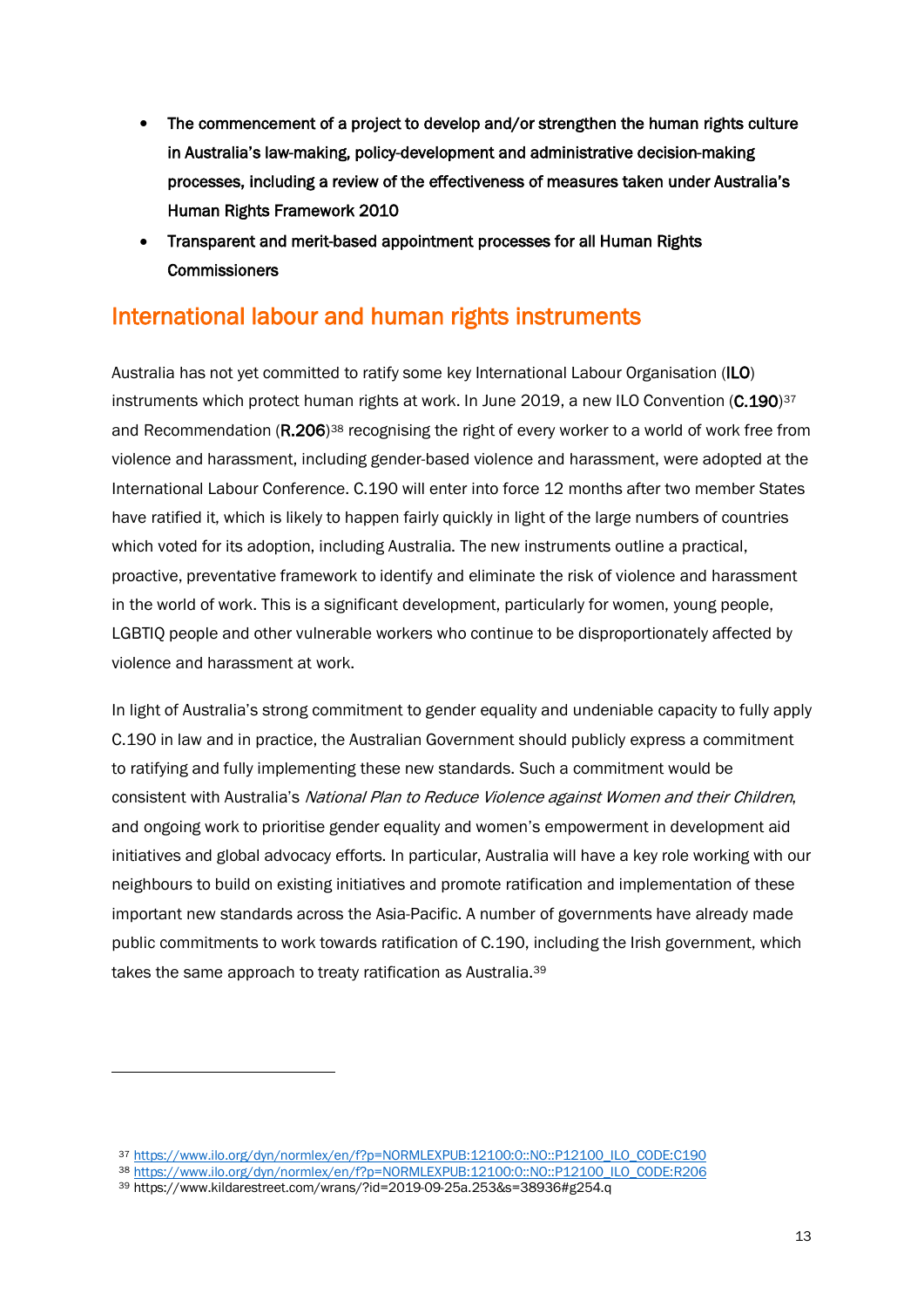Australia has not yet ratified other key ILO Conventions, including C138 Minimum Age Convention 1973 (although ratification is currently under consideration), C189 Domestic Workers Convention 2011 and C187 Promotional Framework for Occupational Safety and Health Convention 2006. There are also four ILO Protocols that remain unratified. In 2017, at the 'IV Global Conference on the Sustained Eradication of Child Labour', the Australian Government pledged to progress ratification of the Forced Labour Protocol.

Australia maintains a number of reservations to international human rights instruments that should be reviewed and withdrawn, including the reservation to Article 11(2)(b) of the *Convention* on the Elimination of All Forms of Discrimination against Women, which requires the introduction of maternity leave with pay or with comparable social benefits throughout Australia.[40](#page-15-0)

Australia should regularly and thoroughly review its international human rights commitments and consider ratifying human rights and labour rights instruments which have not been ratified, and withdrawing reservations to human rights treaties where they are no longer appropriate.

# Federal discrimination law reform priorities

1

Anti-discrimination laws are an important aspect of the legal framework protecting human rights at work. Our national anti-discrimination laws have been drafted over many decades and there are significant differences and inconsistencies in the drafting and coverage of protections, including in relation to definitions and tests for discrimination.[41](#page-15-1) For example, the definition of 'carer' differs between the FW Act (see ss 97 and 65) and anti-discrimination laws, and state government employees are excluded from the protection of the *Sex Discrimination Act 1984* (SDA).

It is crucial that our anti-discrimination framework is strong, comprehensive, consistent and able to respond effectively to multiple, intersecting and compounding forms of discrimination. There are a number of areas in which Australia's anti-discrimination laws need improvement, including the removal of unjustified and unnecessary exemptions and stronger compliance and enforcement mechanisms. These improvements are discussed below.

• The ACTU supports the commencement of a project to review and reform Australia's antidiscrimination laws to ensure that they are strong, comprehensive and consistent, and

<span id="page-15-1"></span><span id="page-15-0"></span><sup>40</sup> https://www.ag.gov.au/RightsAndProtections/HumanRights/Human-rightsscrutiny/PublicSectorGuidanceSheets/Pages/Righttomaternityleave.aspx <sup>41</sup> Attorney-General's Department, 'Consolidation of Anti-Discrimination Laws' (Discussion Paper, Australian Government, 2011)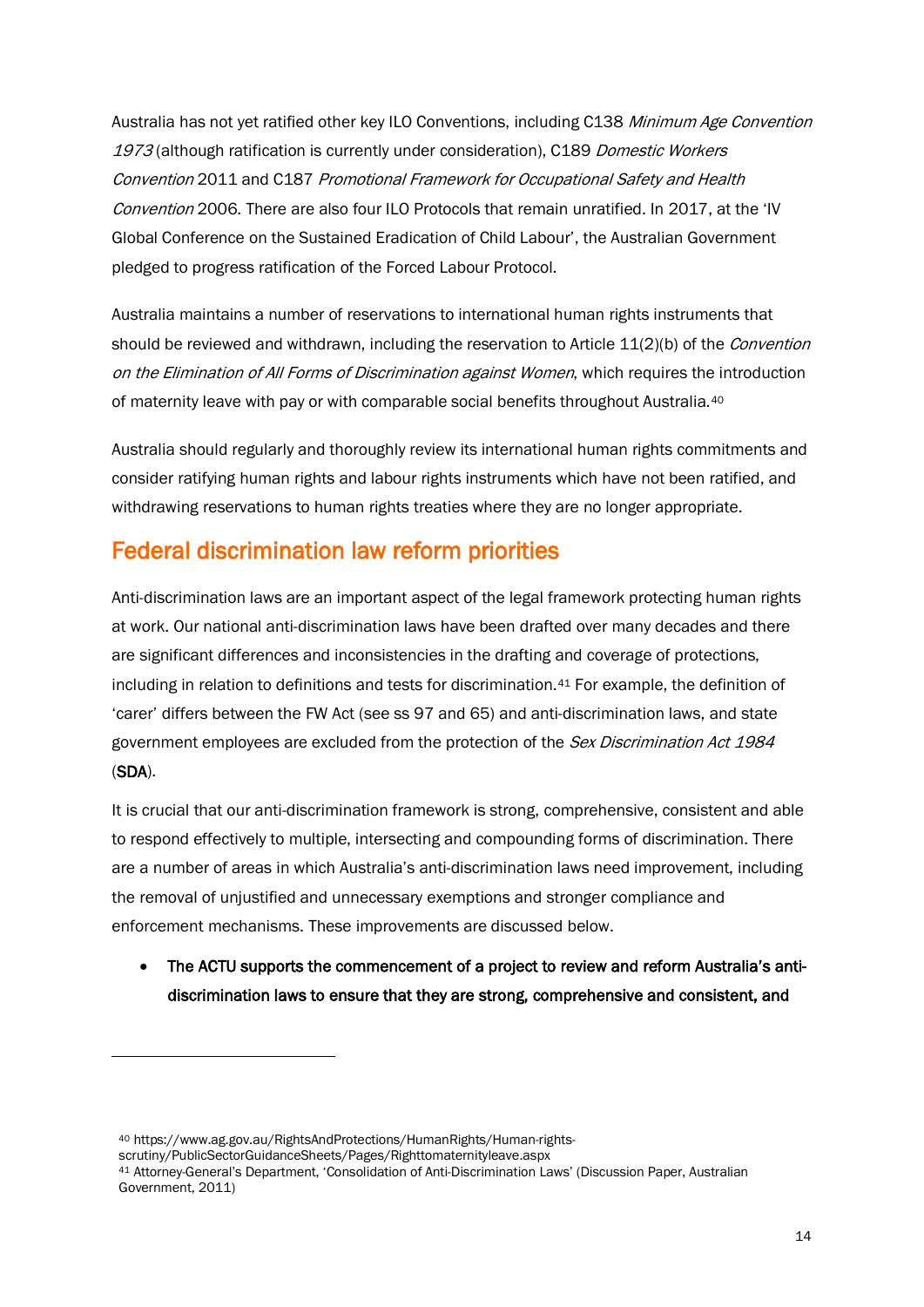## able to respond effectively to multiple, intersecting and compounding forms of discrimination

#### **Exemptions**

Human rights belong to all people equally, and governments cannot pick and choose which rights to respect. No right should be privileged over any other right. In recognition of the fact that human rights can and do frequently come into conflict, most human rights can be limited, either expressly or impliedly, as long as the limitations are prescribed by law, permitted in relation to the right concerned, and are reasonable, necessary and proportionate to pursue a legitimate objective. Legislatures and courts must strike an appropriate balance between human rights when they come into conflict. However, this balancing exercise is complex and Australia lacks the appropriate regulatory framework to enable this process to occur fairly or consistently. Currently, the primary way in which these conflicts are managed is through a system of permanent and temporary exemptions, which carve out categories of people from the protection of discrimination laws. A number of the permanent exemptions in anti-discrimination laws are outdated and unfair, including those discussed below. A new mechanism for fairly and consistently managing conflicting human rights is needed.

#### Domestic work

An increasing number of workers perform work in private residences, including home-based care under programs such as the National Disability Insurance Scheme. The rise of the gig economy is only exacerbating this trend. In recognition of the growing number of domestic workers around the world (the majority of whom are women) and their particular vulnerability to exploitation, discrimination, harassment and violence, a new ILO Convention was developed in 2011 to protect their rights on the same basis as other workers.[42](#page-16-0) The permanent exemptions in Australia's discrimination laws for people performing domestic work[43](#page-16-1) are inconsistent with these developments and need reconsideration.

#### Religious exemptions

 $\ddot{\phantom{a}}$ 

Recent debates about the interaction between religious freedom and the right to equality and non-discrimination have revealed the weaknesses in our current regulatory regime. The interaction between religious freedom and rights to non-discrimination is a point of ongoing

<span id="page-16-0"></span><sup>42</sup> Domestic Workers Convention, 2011 (C.189)

<span id="page-16-1"></span><sup>43</sup> See s 14(3) of the SDA and s 15(5) of the RDA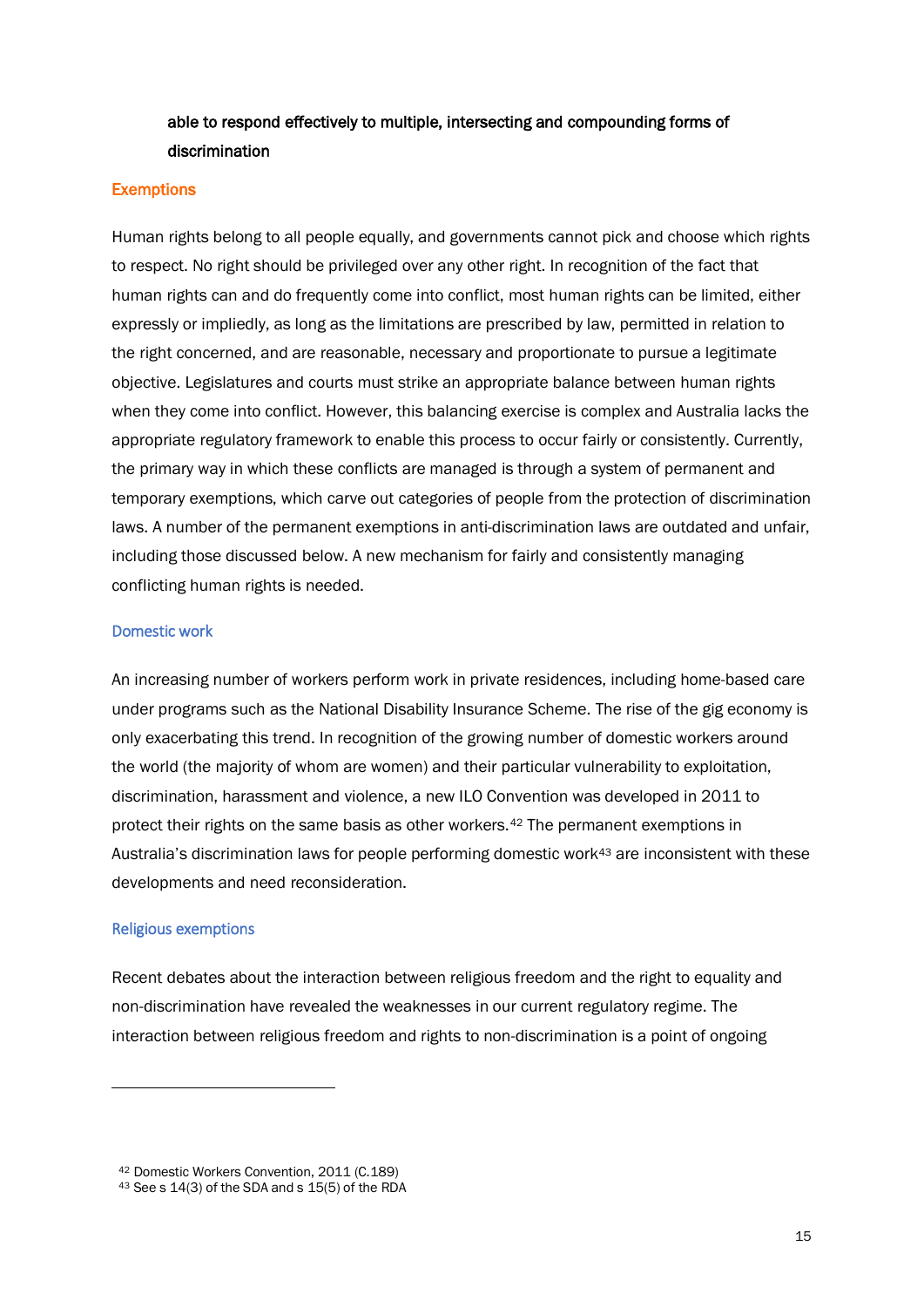tension, and existing exemptions (and new exemptions proposed in the government's 'Religious Freedom Bills') fail to strike a fair or appropriate balance between the two sets of rights. Every worker has the right to a safe, healthy and respectful workplace; regardless of religion, sexual orientation, sex, gender identity, disability or other personal attribute.

The permanent exemptions in the SDA permit a religious organisation to discriminate against a staff member or a student on the grounds of that person's 'sex, sexual orientation, gender identity, marital or relationship status or pregnancy', as long as the discrimination is in 'good faith in order to avoid injury to the religious susceptibilities of adherents of that religion or creed'. The SDA also contains a general exemption for religious bodies.[44](#page-17-0) Since 2013, this general exemption does not apply to acts or practices connected with the provision of Commonwealthfunded aged care; however, it applies to the employment of people to provide Commonwealthfunded aged care.[45](#page-17-1) The FW Act also contains a similar religious exemption, although it is different to the SDA in its framing.<sup>[46](#page-17-2)</sup> Most State and Territory laws also contain similar religious exemptions, however there are significant differences in scope.

Concerns have been raised by numerous parties, including the trade union movement, that these exemptions limit the rights and freedoms of others in a way which is not reasonable, proportionate or justified.[47](#page-17-3) Faith-based schools and other employers do not need to single out particular staff members or students for discriminatory treatment in order to uphold their religious ethos. These exemptions are causing harm to people and must be removed as a matter of urgency.

#### The ACTU recommends:

1

- The removal of permanent exemptions which are unfair and fail to meet community standards, including exemptions in the SDA, the Fair Work Act and all State and Territory laws which allow discrimination against employees and students on religious grounds, and exemptions from anti-discrimination laws for domestic workers
- The withdrawal of the government's Religious Freedom Bills

<span id="page-17-2"></span><sup>46</sup> [Attorney-General's Department,](https://www.ag.gov.au/RightsAndProtections/FOI/Documents/Religious%20Exemptions.pdf) Consolidation – Religious Exemptions – Comparative Analysis, undated, p 2

<span id="page-17-0"></span><sup>44</sup> SDA, paragraph 37(d) exempts 'acts or practices of a body established for religious purposes, that conform to the doctrines, tenets or beliefs of the relevant religion or are necessary to avoid injury to the religious susceptibilities of adherents of that religion'

<span id="page-17-1"></span><sup>45</sup> The Fair Work Act reflects the SDA exemptions, and most State and Territory laws also contain similar religious exemptions, however there are differences in scope.

<span id="page-17-3"></span><sup>47</sup> A number of inquiries have recommended their review and/or removal, for example: Australian Law Reform Commission, 'Equality Before the Law: Justice for Women', Report No. 69 (1994); Senate Standing Committee on Legal and Constitutional Affairs, *Inquiry into the effectiveness of the Sex Discrimination Act*, 2008; Senate Standing Committee on Legal and Constitutional Affairs, Legislative exemptions that allow faith-based educational institutions to discriminate against students, teachers and staff. November 2018.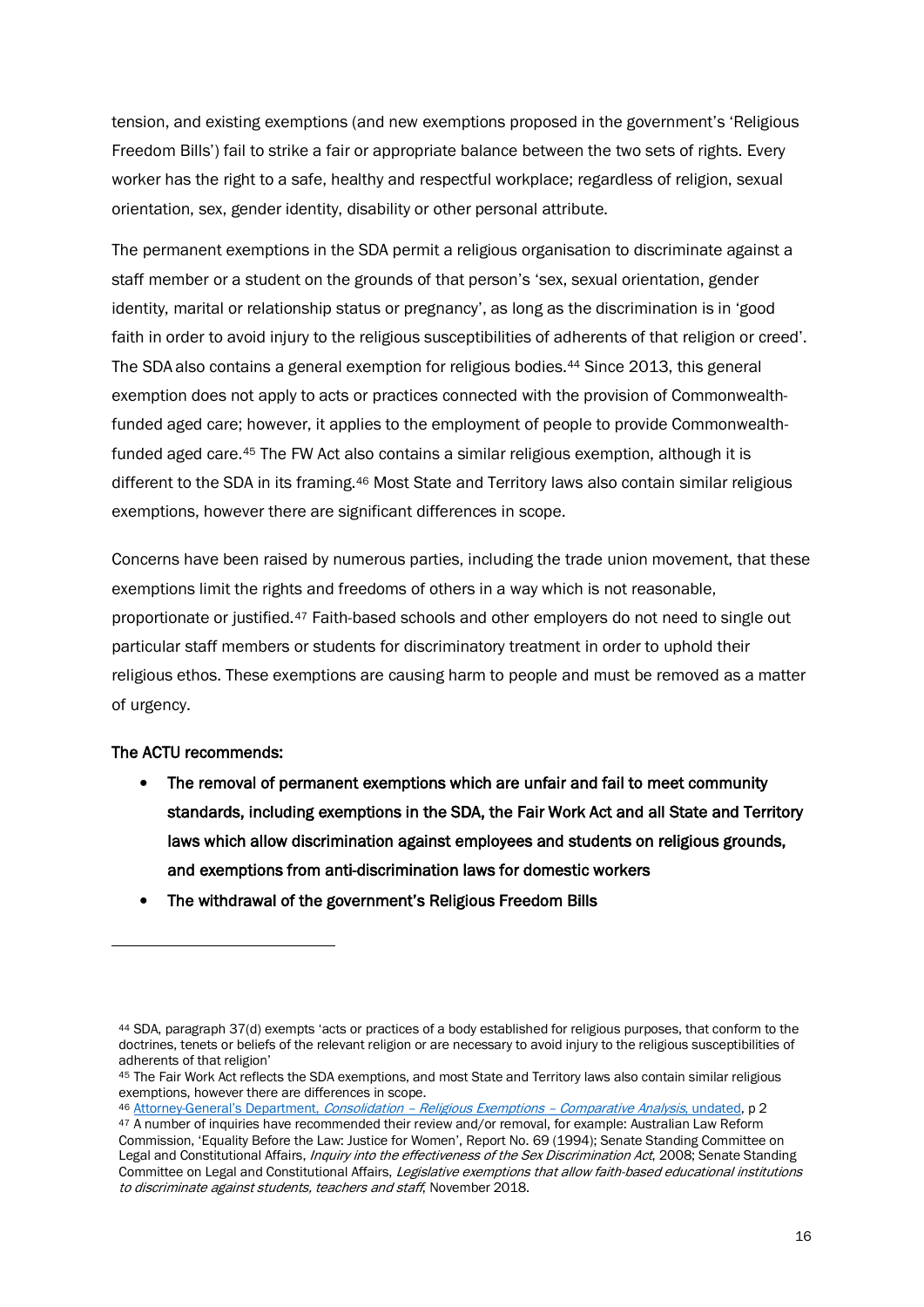• Consideration of a new mechanism which allows competing or conflicting human rights to be fairly and appropriately balanced in accordance with existing human rights principles

#### Comparator test

1

The 'comparator' test in discrimination laws requires the court to make a comparison between the treatment of the complainant and the treatment of others. Complainants must prove three things: firstly that there has been differential treatment (compared to a person in similar circumstances without the attribute); secondly that the complainant has experienced detriment or disadvantage because of the differential treatment; and thirdly that the differential treatment was 'because of' their protected attribute. Complainants have often had significant difficulty identifying a suitable 'comparator' as required by the first limb of this test. Often no real comparator can be identified, and so the court has to rely on a hypothetical comparator. In many discrimination cases, technically complex, abstract and time-consuming legal arguments about the suitability of the comparator have distracted courts and tribunals from the merits of the complaint in question.

In the pay equity context, the comparator test has caused, and continues to cause, significant problems.[48](#page-18-0) In 2013, United Voice (UV), the Australian Education Union (Victorian Branch) (AEU) and the Independent Education Union of Australia (IEU) made applications seeking equal remuneration orders (**EROs**) pursuant to s.302(3)(b) of the FW Act for employees working in long day care centres or preschools covered by the *Children's Services Award 2010*, the *Educational* Services (Teachers) Award 2010, and the Educational Services (Schools) General Staff Award 2010, excluding local, state or territory government employees. These applications were heard by the Full-Bench of the Fair Work Commission together (the Equal Remuneration Case).

The requirement to prove discrimination was removed from the FW Act's pay equity provisions<sup>[49](#page-18-1)</sup> and it was thought that this had removed the need to identify a comparator. While the requirement to prove that differential treatment was 'because of' the protected attribute was removed, the Fair Work Commission decided in 2015 that a male comparator group would still be required.[50](#page-18-2) It is inherently problematic to require a comparison of female and male-dominated jobs which may be unsimilar in character, but equal in value – this is the very issue pay equity provisions need to be able to grapple with effectively. The gender pay gap arises precisely

<span id="page-18-0"></span><sup>48</sup> Smith, M., & Stewart, A. (2017). Shall I compare thee to a fitter and turner? : the role of comparators in pay equity regulation. Australian Journal Of Labour Law, 30, 113-136 <sup>49</sup> Part 2-7

<span id="page-18-2"></span><span id="page-18-1"></span><sup>50</sup> Equal Remuneration Case [2015] FWCFB 8200, at [290] and [292]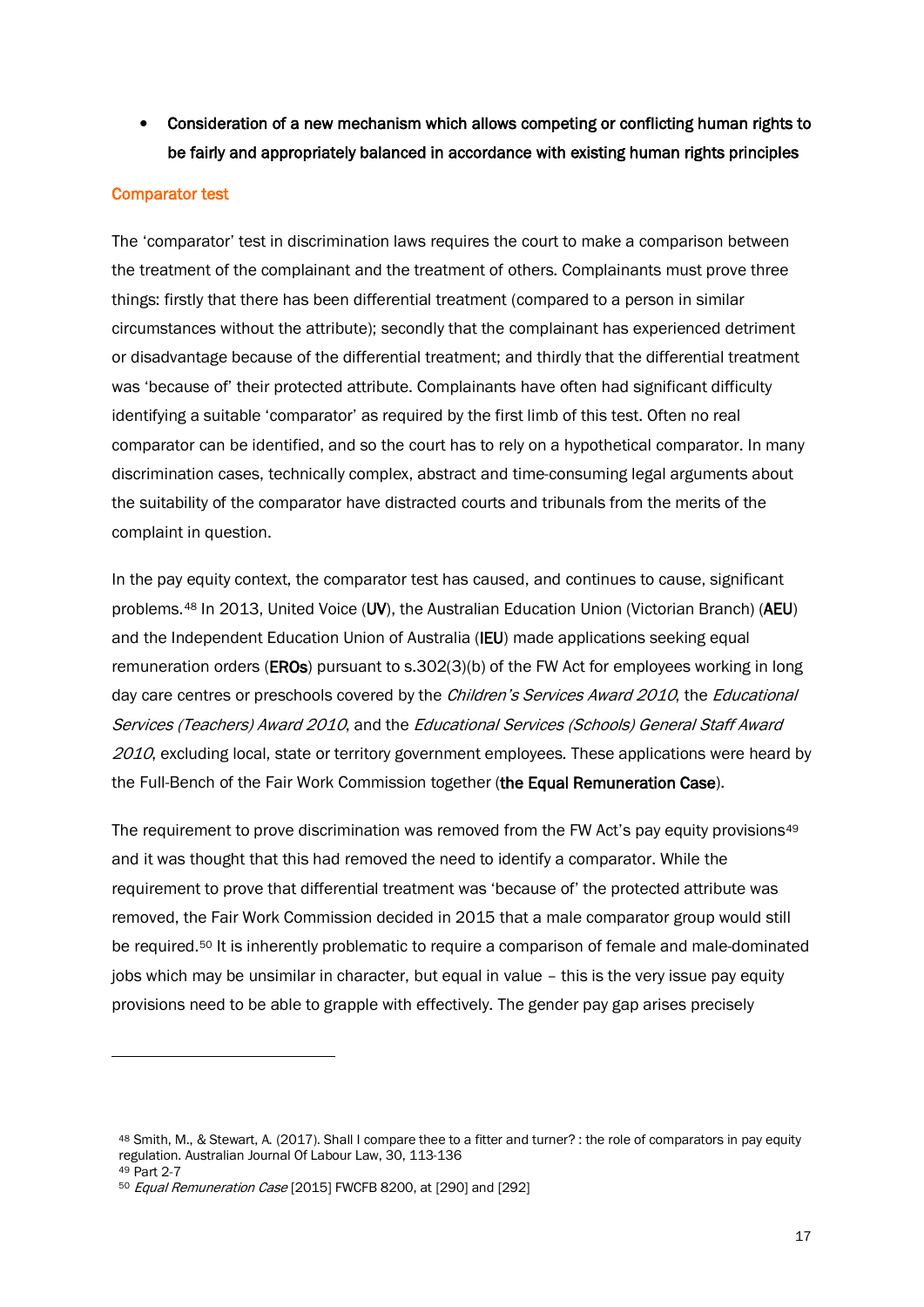because of the historical undervaluation of work predominantly done by women, which arises from the discriminatory view that it is less skilful or valuable than work predominantly done by men. Requiring women seeking pay equity to compare themselves to male workers simply exacerbates and entrenches this problem.

The IEU's ERO claim identifies male primary school teachers, or alternatively the lowest paid quartile of professional engineers in their first 5 years of work, as comparators for Early Childhood Teachers, seeking the same rates of pay as NSW primary teachers. Demonstrating the inherent problems with the comparator test, the Australian Federation of Employers and Industries claims that the comparator groups selected by the IEU are unsuitable, arguing that junior engineers are 'required to apply a higher level of technical knowledge, reasoning and judgment' and 'higher level problem solving and analysis'.[51](#page-19-0) The IEU has argued that it is genderrelated factors which have contributed to the undervaluation of the work of ECTs, namely gendered assumptions about the role of early childhood teachers as 'nurturers' and 'carers' of preschool age children rather than teachers; an undervaluation of early childhood teaching skills on the basis that they are skills that 'naturally' occur in women rather than that are learned or developed; and the discriminatory view that the work of ECTs is not skilful or valuable. The IEU points out that the undervaluation of the work of ECTs is not only unfair, but contributes to high turnover and low tenure in the sector, which reduces the quality of educational outcomes for children in their crucial first five years of life. In light of the inherent limitations of the FW Act's ERO provisions, the IEU has also commenced a claim under the work-value provisions of the FW Act (s 158), arguing that rates under the *Educational Services (Teachers) Award 2010* (the top rates are \$69,000) do not properly reflect the work value of teachers. Under a work value case, the Fair Work Commission examines the characteristics of the work and considers whether it has been appropriately valued under award pay scales. The ERO and work value claims are being heard concurrently. [52](#page-19-1) A final decision is expected to be handed down between December 2019 and April 2020.[53](#page-19-2)

The current pay equity provisions in the FW Act appear incapable of fulfilling their objective, largely due to the continued existence of the comparator test. ACTU and its affiliates are continuing to campaign for stronger and more effective pay equity provisions which do not require a male comparator group.

<span id="page-19-0"></span><sup>51</sup> Workplace Express, IEU equal pay claim fails comparison test: Expert, 25 May 2018

https://www.workplaceexpress.com.au/nl06\_news\_selected.php?act=2&selkey=56797

<span id="page-19-2"></span><span id="page-19-1"></span><sup>52</sup> https://www.fwc.gov.au/cases-decisions-and-orders/major-cases/equal-remuneration-case-2013-14

<sup>53</sup> http://publications.ieu.asn.au/2019-september-ie/articles2/decision-landmark-equal-pay-case-coming-soon/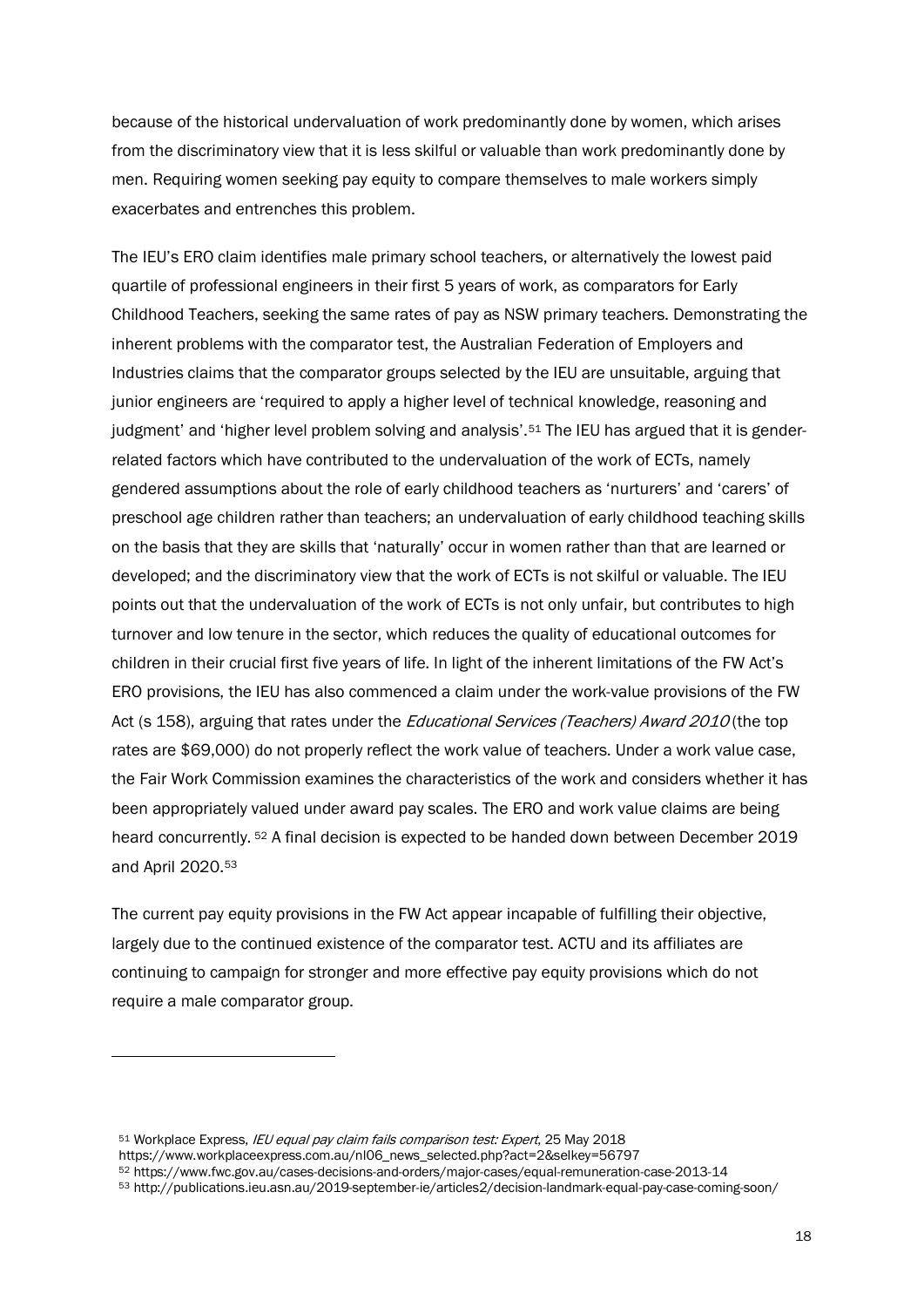The comparator test has resulted in inconsistent, unpredictable and undesirable outcomes wherever it appears. It exacerbates and entrenches discrimination rather than promoting equality. It should be removed from all anti-discrimination and workplace laws.

#### Onus of proof

 $\ddot{\phantom{a}}$ 

It is extremely difficult for an employee to obtain evidence that proves that unfavourable treatment is connected with their sex, pregnancy, race, disability or other protected attribute. A manager will rarely explicitly confirm that the reason for an action or inaction is a person's protected attribute. The significant difficulties involved have been summarised as follows:

A complainant must therefore prove the reason for another person's conduct, when all knowledge of it is in the mind of the other person, any evidence of it is in the control of the other person, and the power to contradict any allegation is with the other person. A complainant must prove as fact, on balance of probabilities, the unarticulated reason for a person's conduct – a very difficult exercise. This approach to proof often enables a person to avoid accountability for their discriminatory conduct, simply because they are not called on to explain it.[54](#page-20-0)

In the UK and Europe, the onus in discrimination matters shifts to the respondent once the applicant has made out a prima facie case that there is a relationship between their attribute and the treatment they received. The effect of this is that the court or tribunal must find that unlawful discrimination has occurred, unless the respondent presents an adequate explanation for their behaviour.

The 'General Protections' provisions in Part 3-1 of the FW Act consolidated (and in some respects expanded) protections previously contained in the *Workplace Relations Act 1996* (WR Act) and its predecessors. The General Protections provisions protect against adverse action in relation to workplace rights, freedom of association and lawful industrial activities, protect against discrimination and dismissal for temporary absence due to illness or injury and include protections relating to 'sham' employment arrangements. The discrimination provisions in s 351 of the FW Act were intended to 'broadly cover' paragraph 659(2)(f) of the former WR Act, which made it unlawful to dismiss an employee for discriminatory reasons, and extend the protection to prohibit *any* adverse action on discriminatory grounds. The general protections were intended to

<span id="page-20-0"></span><sup>54</sup> Submission by Simon Rice to the Senate Standing Committee on Legal and Constitutional Affairs, Parliament of Australia, Inquiry into the effectiveness of the Sex Discrimination Act 1984 in eliminating discrimination and promoting gender equality (2008) 63, [6.47]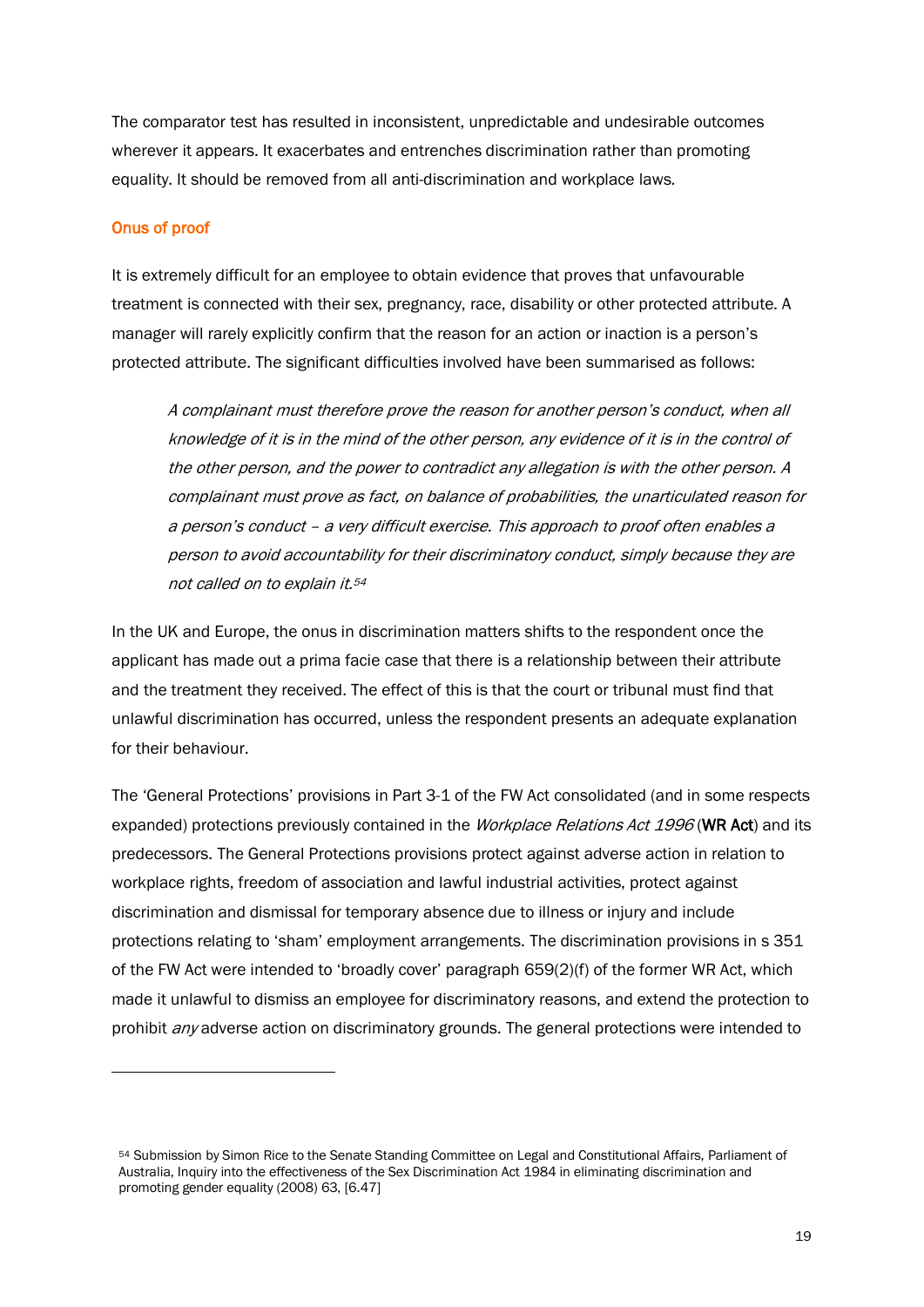be 'streamlined and simple' provisions ensuring 'fairness and representation at the workplace by recognising the right to freedom of association and preventing discrimination and other unfair treatment'.[55](#page-21-0)

Under s 361 of the FW Act, it is presumed that an action the subject of a general protections complaint was taken, or is being taken, for a prohibited reason, unless the respondent proves otherwise. This type of shifting onus has been a long-standing feature of the freedom of association and unlawful termination protections in Australia's workplace laws. The *Explanatory* Memorandum to the Fair Work Bill 2008 notes that in the absence of a shifting onus in the general protections provisions '…it would often be extremely difficult, if not impossible, for a complainant to establish that a person acted for an unlawful reason'.[56](#page-21-1) However, the shifting onus has not provided the protection and assistance it was intended to provide, largely because of the narrow, overly technical way in which it has been interpreted by the courts. In *Board of* Bendigo Regional Institute of Technical and Further Education v Barclay,<sup>[57](#page-21-2)</sup> an employee who was a manager and a union delegate was suspended for sending an email to union members stating that several members had advised him they had been asked to produce fraudulent documents for an audit being conducted for the purposes of re-accreditation. The employee was suspended and asked to show cause why he should not be disciplined. The employer claimed that the reason for the suspension was not that the email constituted lawful industrial activity, but that it was inappropriate for a manager to send an email of that nature. The case initially succeeded but ultimately failed in the High Court. The High Court said that the fact that the employer led credible evidence that the HR Manager believed that her decision was unrelated to the employee's lawful industry activity was sufficient for the employer to defeat the case. This means that a decision-maker merely needs to assert that the reason for their action or inaction was not the prohibited reason alleged, and in the absence of clear contradictory evidence, such an explanation will be accepted. This interpretation significantly limits the ability of the general protections to meaningfully protect workers' rights and prevent discrimination.

The AHRC should consider the implications of Barclay, including whether a complete reversal of onus may be a more appropriate option for reform in light of the vulnerable position of complainants and the serious difficulties they face in litigation against powerful, well-resourced and experienced respondents.

 $\ddot{\phantom{a}}$ 

<span id="page-21-0"></span><sup>55</sup> Fair Work Bill 2008 Explanatory Memorandum at p ii and [1333]

<span id="page-21-1"></span><sup>56</sup> At [1461]

<span id="page-21-2"></span><sup>57 [2012]</sup> HCA 32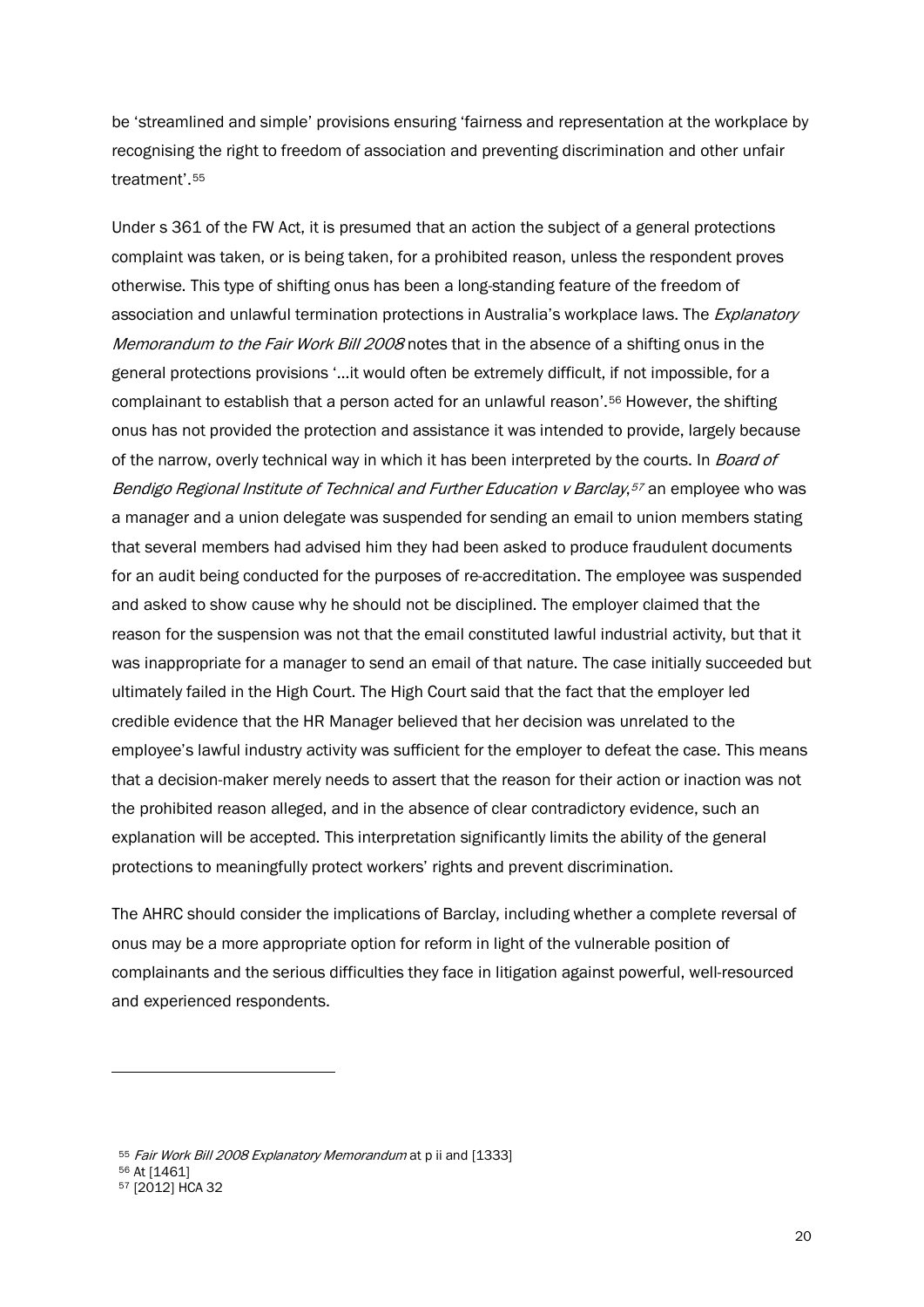#### Enforcement and complaints

1

There is no effective enforcement or compliance mechanism under discrimination laws, and the current complaints process has been described as 'onerous, too legalistic and too formal.<sup>[58](#page-22-0)</sup> As in most employment disputes, a significant power imbalance exists. The playing field is not level. Individuals wanting to pursue discrimination and sexual harassment complaints must navigate a complex and technical area of law (often without legal representation) and compete with wellresourced, well-informed and experienced respondents. Even when the legal avenue is successfully pursued, compensation for breaches of anti-discrimination legislation, including for sexual harassment, have consistently been low.<sup>[59](#page-22-1)</sup> The case of *Richardson v Oracle Corporation* Australia Pty Ltd<sup>[60](#page-22-2)</sup> for example is widely recognised to have changed the landscape in relation to sexual harassment damages. On appeal, the court increased the general damages awarded from \$18,000 to \$100,000, and added an additional \$30,000 for economic loss. However, when compared with other jurisdictions such as defamation, the damages are still relatively modest. In Oracle, the complainant was subjected to repeated comments, slurs and sexual advances by a co-worker over many months, some of which occurred in front of clients and colleagues. By way of comparison, in 2015 the Federal Court awarded former Treasurer Joe Hockey \$200,000 in damages for hurt feelings arising from a poster headline and tweets reading 'Treasurer for sale'.[61](#page-22-3)

In some jurisdictions, statutory caps on damages operate as an absolute and unjustified bar to complainants achieving justice.[62](#page-22-4) Costs follow the event in the Federal Circuit Court and the Federal Court, so unsuccessful complainants risk having to pay the respondent's costs. In addition, civil penalties are not available, there is no capacity for a court to award punitive or exemplary damages, and there is no ability to apply for an injunction to restrain harassment or discrimination.

While a 'representative complaint' can be lodged under discrimination laws by a representative body or a trade union on behalf of one or more persons aggrieved by an alleged act of unlawful discrimination if certain conditions are met,[63](#page-22-5) these bodies cannot commence legal proceedings

<span id="page-22-0"></span><sup>58</sup> Sara Charlesworth, Submission No 39 to the Senate Standing Committee on Legal and Constitutional Affairs, Parliament of Australia, Inquiry into the effectiveness of the Sex Discrimination Act (2008) 7

<span id="page-22-2"></span><span id="page-22-1"></span><sup>59</sup> Therese MacDermott 'Reassessing Sexual Harassment: It's Time' (2015) Vol 40 Alternative Law Journal 157<br>60 [2014] FCAFC 82

<span id="page-22-3"></span><sup>61</sup> Louise Hall and Michaela Whitbourn, 'Treasurer Joe Hockey awarded \$200,000 in defamation case against Fairfax Media', The Sydney Morning Herald, 15 July 2015 <https://www.smh.com.au/politics/federal/hockey-awarded-200000-in-defamation-case-against-fairfax-media-20150630-gi1axg.html>

<span id="page-22-4"></span><sup>62</sup> For example, section 108 of the NSW Anti-Discrimination Act caps the compensation payable for discrimination or harassment complaints at \$100,000.

<span id="page-22-5"></span><sup>63</sup> Under s 46P(2)(c) of the Australian Human Rights Commission Act 1986 (AHRC Act)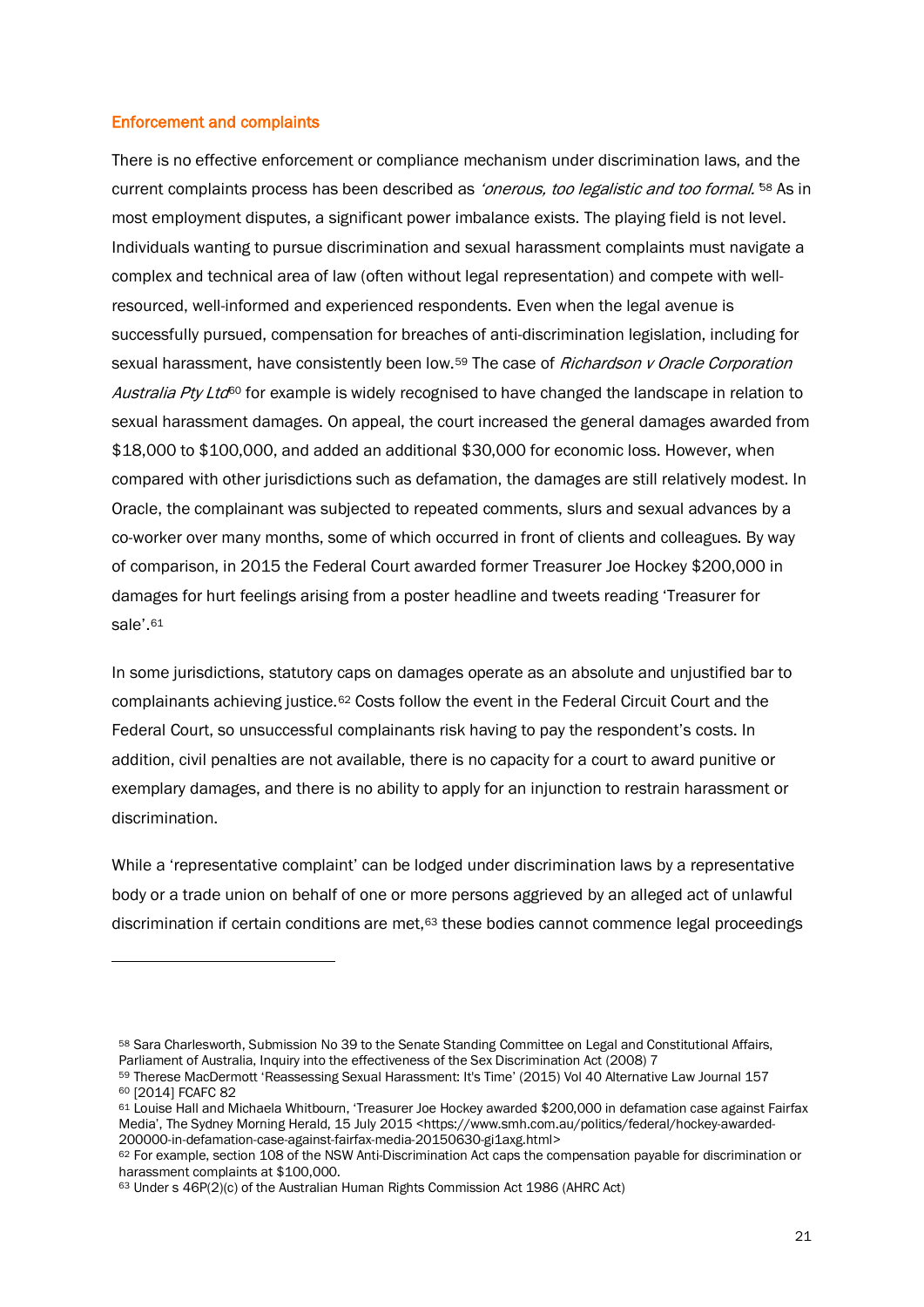on behalf of the aggrieved person.[64](#page-23-0) A number of reports have recommended that representative bodies such as advocacy groups, human rights organisations and trade unions should be able to bring actions in the federal courts in order to improve the capacity of our laws to address systemic discrimination and harassment.<sup>[65](#page-23-1)</sup>

Compounding this, sexual harassment is not explicitly proscribed by the FW Act: while the Fair Work Commission can handle a dispute about adverse action on the grounds of sex, it is unlikely that this extends to sexual harassment disputes.<sup>[66](#page-23-2)</sup> Even reporting an incident of sexual harassment or discrimination at the workplace level is not considered an option for many, let alone pursing a lengthy, costly, risky, technically complex anti-discrimination case to conclusion, with a low likelihood of a satisfactory outcome.

Other workplace rights, for example those under the FW Act and work health and safety laws, are supported by positive obligations, penalties for breaches and the capacity for prosecutions to be brought by the regulator or unions (under the FW Act) where appropriate and necessary. There is no justification for the comparatively weak compliance and enforcement mechanisms under antidiscrimination laws. The ACTU strongly supports calls for a complete rethink of the mechanisms for promoting equality and enforcing anti-discrimination laws, including penalties for breaches, the expansion of the powers of the Australian Human Rights Commission to conduct audits or inquiries and to commence legal action without the need for individual complaint, significantly increased time-limits, a stronger process for representative complaints and the removal of statutory caps on damages in state-based legislation.

At a more fundamental level, criticism of Australia's anti-discrimination law framework focuses on the inherent limits of an individual complaint-based framework and its inability to address systemic discrimination.<sup>[67](#page-23-3)</sup> In the case of equal pay for example, not only are strong pay equity and discrimination protections required, but positive measures such as the provision of adequate amounts of paid parental leave and secure, quality flexible working arrangements, among other things, in order to ensure that that the right to pay equity is realised in practice. While unlikely by themselves to address the limitations of anti-discrimination laws, the ACTU strongly supports new 'positive duties' on public sector organisations, employers, educational institutions and other

<span id="page-23-0"></span><sup>64</sup> AHRC Act, s 46PO(1)

<span id="page-23-1"></span><sup>65</sup> See Attorney-General's Department, 'Consolidation of Anti-Discrimination Laws' (Discussion Paper, Australian Government, 2011) at 48<br><sup>66</sup> Wroughton v Catholic Education Office Diocese of Parramatta (2015) 255 IR 284I [2015] FCA 1236, [51]-[64]

<span id="page-23-3"></span><span id="page-23-2"></span><sup>67</sup> For example, this issue was considered in detail by the 2008 Gardiner Review of Victoria's anti-discrimination laws.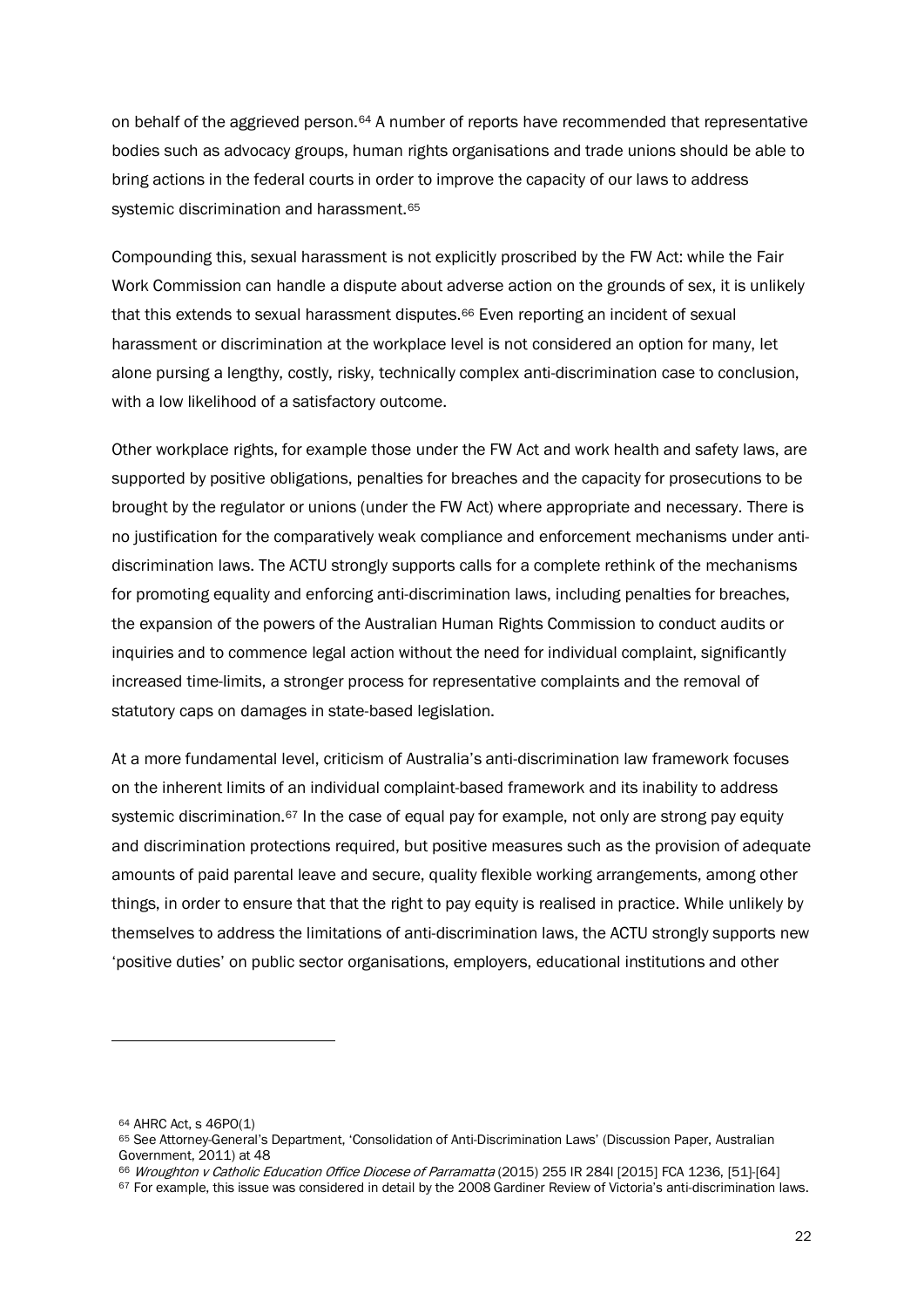duty-holders to take proactive steps to eliminate discrimination and harassment and promote equality.

In the context of the Sex Discrimination Commissioner's National Inquiry into Sexual Harassment, the ACTU is part of a broad coalition of over 100 organisations including academics, law firms, health organisations and others (known as the 'Power to Prevent' coalition) calling for reforms to workplace health and safety, anti-discrimination and workplace law and practice to improve the complaints process and place stronger and clearer legal duties on employers to take proactive steps to prevent sexual harassment at work, including a new right of action in the FW Act and a new regulation on psychosocial risks under work health and safety laws.[68](#page-24-0)

## Gaps in protections

Federal discrimination laws currently prohibit discrimination on the grounds of race, sex, disability, age, sexual orientation, gender identity and intersex status.[69](#page-24-1) This list has evolved over time in order to keep pace with community expectations and the development of human rights law. Protections should be further expanded as outlined below.

#### Family and domestic violence

Family and domestic violence is a crime and a pervasive social harm. The evidence and research showing the prevalence and seriousness of family and domestic violence across the Australian community is overwhelming and incontrovertible. Family and domestic violence affects people from all walks of life. Approximately one in four Australian women (23% or 2.2 million) and one in thirteen men (7.8% or 703,700) have experienced violence by an intimate partner since the age of 15.<sup>[70](#page-24-2)</sup> Research suggests that family and domestic violence is the leading contributor to death, disability and ill-health among women aged between 15 and 44.[71](#page-24-3) Family and domestic violence is a gendered phenomenon which affects women disproportionately and differently. While men are also subjected to family and domestic violence, family and domestic violence among adults is overwhelmingly a crime against women.[72](#page-24-4) Aboriginal and Torres Strait Islander people, people with disabilities, and LGBTIQ and culturally diverse communities face particular challenges.<sup>[73](#page-24-5)</sup>

1

<span id="page-24-3"></span>Caused by Intimate Partner Violence, 2004

<span id="page-24-0"></span><sup>68</sup> https://www.legalaid.vic.gov.au/sites/www.legalaid.vic.gov.au/files/power-to-prevent-joint-statement-ahrc-inquirysexual-harrassment-work.docx<br><sup>69</sup> Some state laws protect additional attributes.

<span id="page-24-2"></span><span id="page-24-1"></span><sup>70</sup> Australian Bureau of Statistics (ABS) 2017. Personal Safety, Australia, 2016, ABS cat. no. 4906.0. Canberra: ABS<br>71 Victorian Health Promotion Foundation (VicHealth), The Health Costs of Violence: Measuring the Burden o

<span id="page-24-4"></span><sup>72</sup> [Expert Report of Dr Michael Flood,](https://www.fwc.gov.au/documents/sites/awardsmodernfouryr/common/exportreport-flood.pdf) 26 May 2016 [3.21]–[3.23].

<span id="page-24-5"></span><sup>73</sup> Victorian Royal Commission into Family Violence, Volume 5, Chapter 26 - Family Violence and Diversity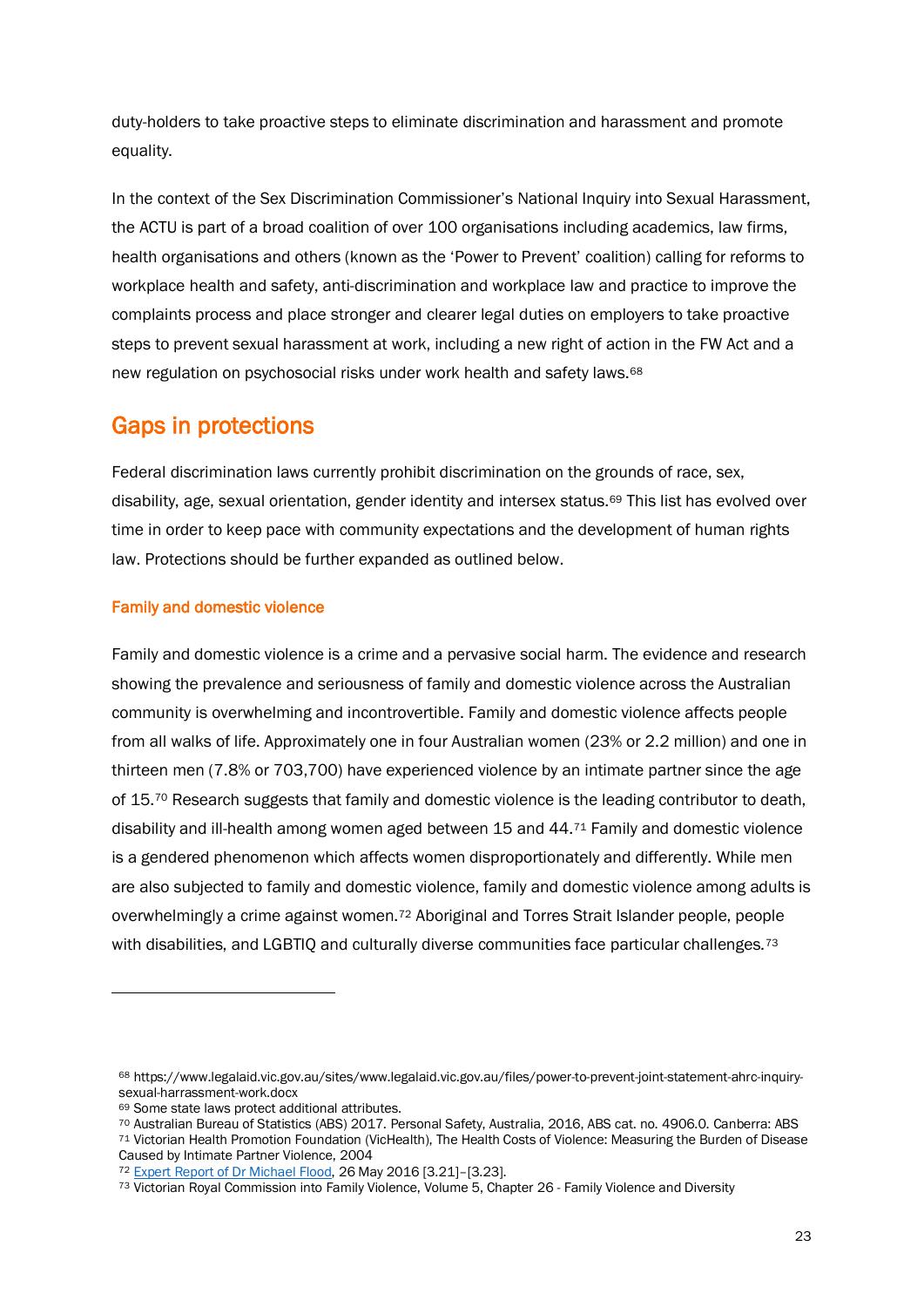Violence against women costs the Australian economy almost \$22 billion per year, including \$1.3 billion in lost productivity, absenteeism, and the cost of replacing employees who have left the workforce, either through injury or death.[74](#page-25-0)

Working people seeking to recover from and leave violent relationships need protection and safety. The evidence shows that a significant factor in realising this is access to economic resources.[75](#page-25-1) Therefore, minimum employment standards that provide both job and financial security for workers form a critical part of an effective whole of community response to family and domestic violence. It is clear that workers experience discrimination at work because of their experience of family and domestic violence.[76](#page-25-2) Despite this, there is currently no specific protection for such workers in our federal anti-discrimination laws. This gap in our laws should be addressed by including a new protected attribute in the SDA.

On 26 March 2018, the Fair Work Commission varied all modern awards to include a new entitlement to 5 days unpaid family and domestic violence leave. The Commission's decision followed an application by the ACTU under s 156 of the FW Act to vary all modern awards to include an entitlement to 10 days paid family and domestic violence leave. While the provision of 5 days unpaid leave is a step in the right direction, it is not sufficient to provide the support required. The ACTU continues to strongly support 10 days paid family and domestic violence leave as a minimum employment standard for all workers.[77](#page-25-3)

#### Family and caring responsibilities

 $\overline{a}$ 

OECD data show that Australia is one of the most unequal countries with respect to men's and women's sharing of unpaid domestic and care work.[78](#page-25-4) In order to accommodate their unpaid caring or parenting responsibilities, many employees are forced to either drop out of the paid workforce altogether, or work fewer hours in poorer quality jobs. Significant numbers of parents and pregnant women suffer workplace discrimination. These factors lead to various social and economic problems and contribute to gender inequality in Australia, including our persistent

<span id="page-25-0"></span><sup>74</sup> Price Waterhouse Coopers (PWC), A High Price to Pay: The Economic Case for Preventing Violence Against Women, November 2015; KMPG, The Cost of Violence Against Women and their Children, 2009; KPMG, The Cost of Violence Against Women and their Children in Australia, 2016.

<span id="page-25-1"></span><sup>&</sup>lt;sup>75</sup> See for example, Cortis N & Bullen J (2015), Building effective policies and services to promote women's economic security following domestic violence: state of knowledge paper, Australia's National Research Organisation for Women's Safety, Landscapes, Issue 07, August at pp 2 and 8; Victorian Royal Commission into Family Violence Report, Volume IV, Chapter 21 'Financial Security', 93

<span id="page-25-3"></span><span id="page-25-2"></span><sup>76</sup> See for example Alexis King -v- DC Lee & LJ Lyons [2016] FWC 1664

<sup>77</sup> ACTU Submission to the Senate Inquiry into the Fair Work Amendment (Family and Domestic Violence Leave) Bill [2018](https://www.aph.gov.au/DocumentStore.ashx?id=ece68e4d-9c1a-4a6c-8006-da185c698c38&subId=660407)

<span id="page-25-4"></span><sup>&</sup>lt;sup>78</sup> R Cooper, M Foley and M Baird, *Women at Work: Australia and the United States*, The United States Studies Centre at the University of Sydney, 15.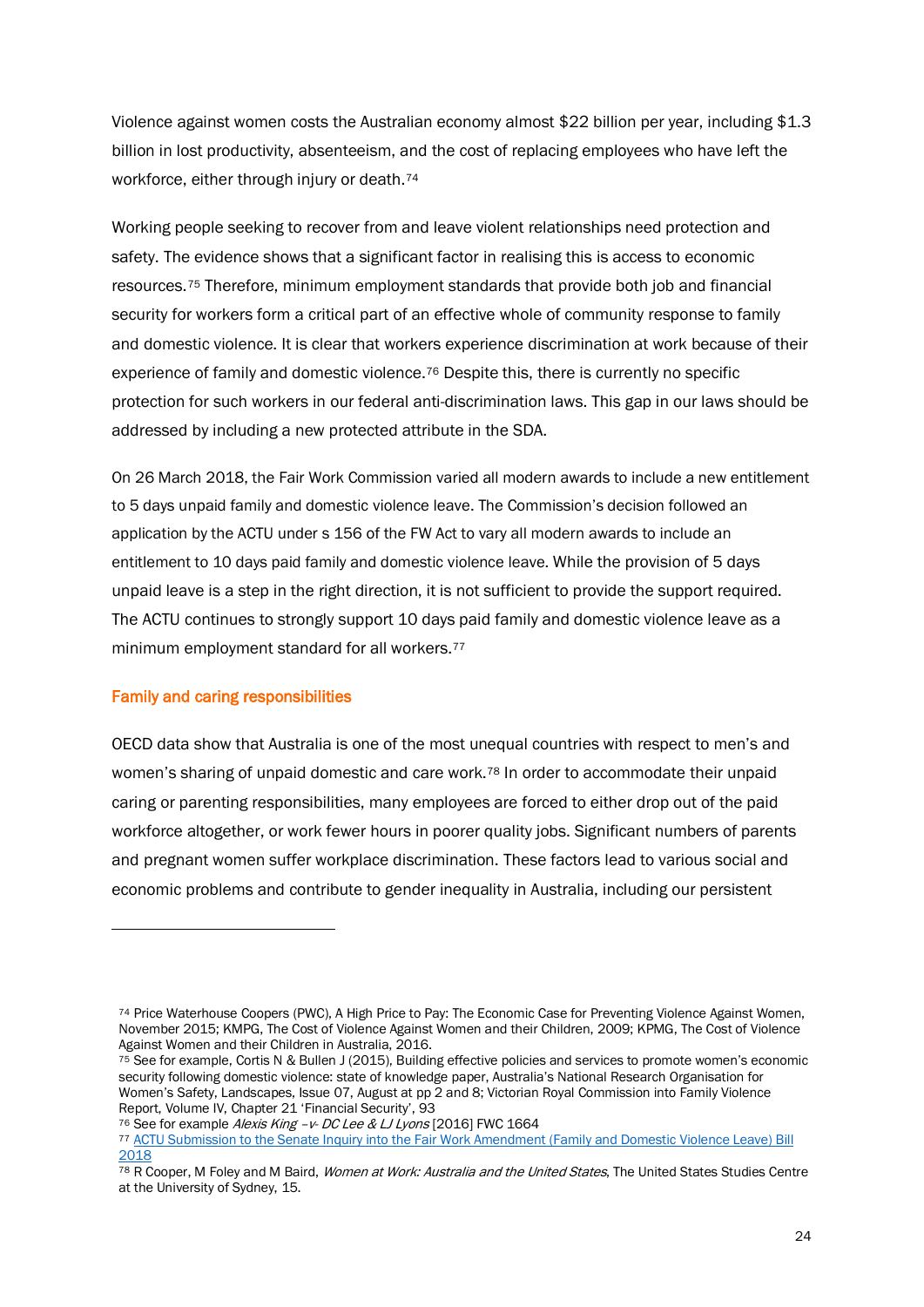gender pay gap. Discrimination and workplace laws have failed to make sufficient progress in overcoming these human rights problems.

There is a significant number of Australian employees who cannot access flexible working arrangements and who continue to struggle to combine paid work and unpaid parenting and caring responsibilities. Evidence shows that lower paid, lower skilled, casually employed, and award-reliant employees working in smaller workplaces have particular difficulty.[79](#page-26-0) Research also shows that many employees (around 30%) do not ask for changes at all, even though they need them.[80](#page-26-1) Many of these 'discontented non-requestors' do not make a request because they feel their workplace is openly hostile to flexible work and fear reprisals. [81](#page-26-2)

A large number of discontented non-requestors are men, which is consistent with research by the Diversity Council of Australia which shows that a significant number of men desire greater access to flexible work arrangements than they currently experience, and that this is especially the case for young fathers.[82](#page-26-3) It is also consistent with research showing that 19% of fathers who were secondary carers for their disabled child report that they could not obtain flexibility if they wanted it.[83](#page-26-4)

In 2014, the Australian Human Rights Commission published a national review of employees' experiences of pregnancy and return to work,<sup>[84](#page-26-5)</sup> finding that discrimination against parents (particularly mothers) in the workplace is 'pervasive': 36% of women who returned to work after parenthood reported discrimination related to family responsibilities when returning to work, with half of those reporting discrimination when requesting flexible working arrangements.<sup>[85](#page-26-6)</sup> One in ten mothers still on parental leave could not find work or negotiate return to work arrangements.[86](#page-26-7)

<span id="page-26-0"></span><sup>79</sup> Ian Watson, Family Friendly Working Arrangements: Labour market and workplace trends, 17 May 2017, at pp x, 57 and 63, paras [11], [128]-[129] and [135]

https://www.fwc.gov.au/documents/sites/awardsmodernfouryr/expert-ian-watson.pdf

<span id="page-26-1"></span><sup>80</sup> Natalie Skinner and Barbara Pocock, 'Flexibility and Work-Life Interference in Australia' (2011) 53(1) Journal of Industrial Relations 65.

<span id="page-26-2"></span><sup>81</sup> Natalie Skinner, Abby Cathcart and Barbara Pocock, 'To ask or not to ask? Investigating workers' flexibility requests and the phenomenon of discontented non-requesters' (2016) 26 Labour and Industry 103

<sup>82</sup> Quoted in AHRC, Supporting Working Parents, 18.

<span id="page-26-4"></span><span id="page-26-3"></span><sup>83</sup> Wright, A Crettenden and N Skinner, 'Dads care too! Participation in paid employment and experiences in

workplace flexibility for Australian fathers caring for children and young adults with disabilities' (2016) 19 Community, Work and Family 340, 356, quoted in Murray Report, [68]

<span id="page-26-5"></span><sup>84</sup> Australian Human Rights Commission, Supporting Working Parents: Pregnancy and Return to Work National Review Report (2014) (Supporting Working Parents).

<span id="page-26-6"></span><sup>85</sup> AHRC, Supporting Working Parents, 29.

<span id="page-26-7"></span><sup>86</sup> AHRC, Supporting Working Parents, 47.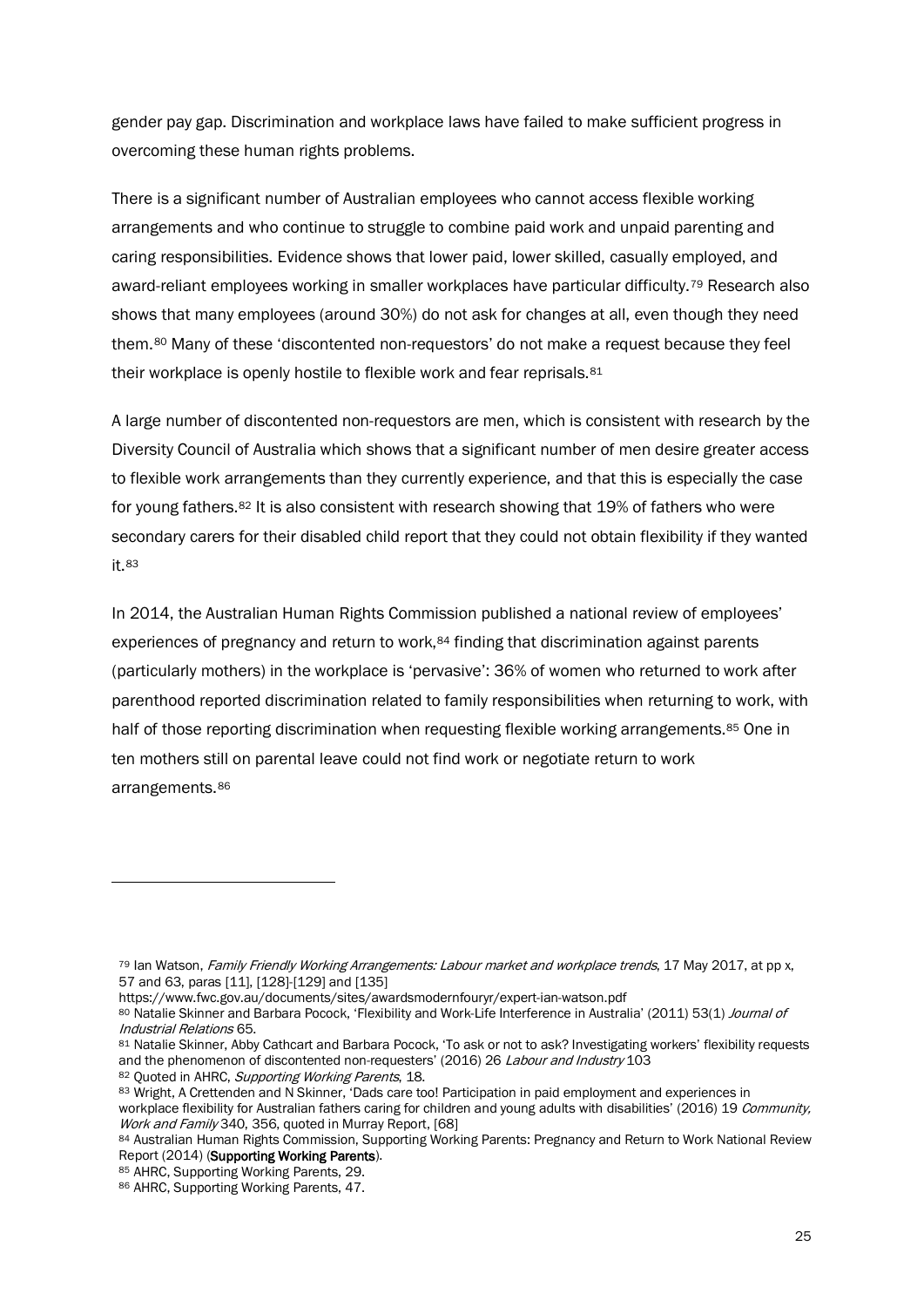Due to the lack of an enforcement mechanism, the 'right to request' flexible working arrangements in s 65 of the FW Act does not provide employees with a substantive entitlement to anything at all. It is a right to request a change to working arrangements only, not a right to changed working arrangements, with no capacity for an employee to challenge an adverse decision. In practice, s 65 merely places minimum procedural requirements on employees and employers when a request for flexible working arrangements is made. Sections 351 and 772 prevent adverse action or unlawful termination on the grounds of carer's responsibilities; but these are reactive and remedial provisions. In response to these problems, the ACTU lodged a claim in the Fair Work Commission to vary all modern awards to include stronger positive rights for working parents and carers. The ACTU's claim was rejected, but the Commission inserted a clause that is slightly stronger than s 65 into all modern awards. While this decision was a step in the right direction, the ACTU will continue to campaign for strong, enforceable access to secure, quality flexible working arrangements for parents and carers as a minimum employment standard.<sup>[87](#page-27-0)</sup>

Federal anti-discrimination law makes it unlawful for an employer to discriminate against an employee or prospective employee because of their family responsibilities, sex and/or pregnancy (SDA ss 5, 7 and 7A), or because they are an associate or carer of a person with a disability (Disability Discrimination Act 1992, s 7). Under the SDA, the definition of 'family responsibilities' is restricted to *direct* discrimination only, and applies only to discrimination in employment. However, there is no provision for *indirect* discrimination based on the imposition of a 'condition, requirement or practice' that disadvantages people with family responsibilities. It is legally complex to make out the causation and comparator elements of a direct family responsibilities discrimination claim,[88](#page-27-1) and for this reason, a number of disputes regarding requests for reduced hours have been commenced as indirect discrimination claims under the SDA on the grounds of sex, rather than family responsibilities, or under applicable state or territory laws. In addition, these laws simply require an employer not to discriminate; they do not place a positive duty on employers to accommodate the needs of workers who are pregnant and/or have family or caring responsibilities.[89](#page-27-2)

<span id="page-27-0"></span><sup>87</sup> https://www.actu.org.au/actu-media/media-releases/2018/fwc-ruling-a-step-forward-for-people-juggling-familywork-and-care

<span id="page-27-1"></span><sup>88</sup> Hon John von Doussa OC and Craig Lenehan, 'Barbequed or Burned? Flexibility in Work Arrangements and the Sex Discrimination Act' (2004) 27 University of New South Wales Law Journal 892.

<span id="page-27-2"></span><sup>89</sup> The exception is Victoria's *Equal Opportunity Act 2010*, which provides at s 19 that an employer must not unreasonably refuse to accommodate a person's parenting or caring responsibilities in relation to their work arrangements.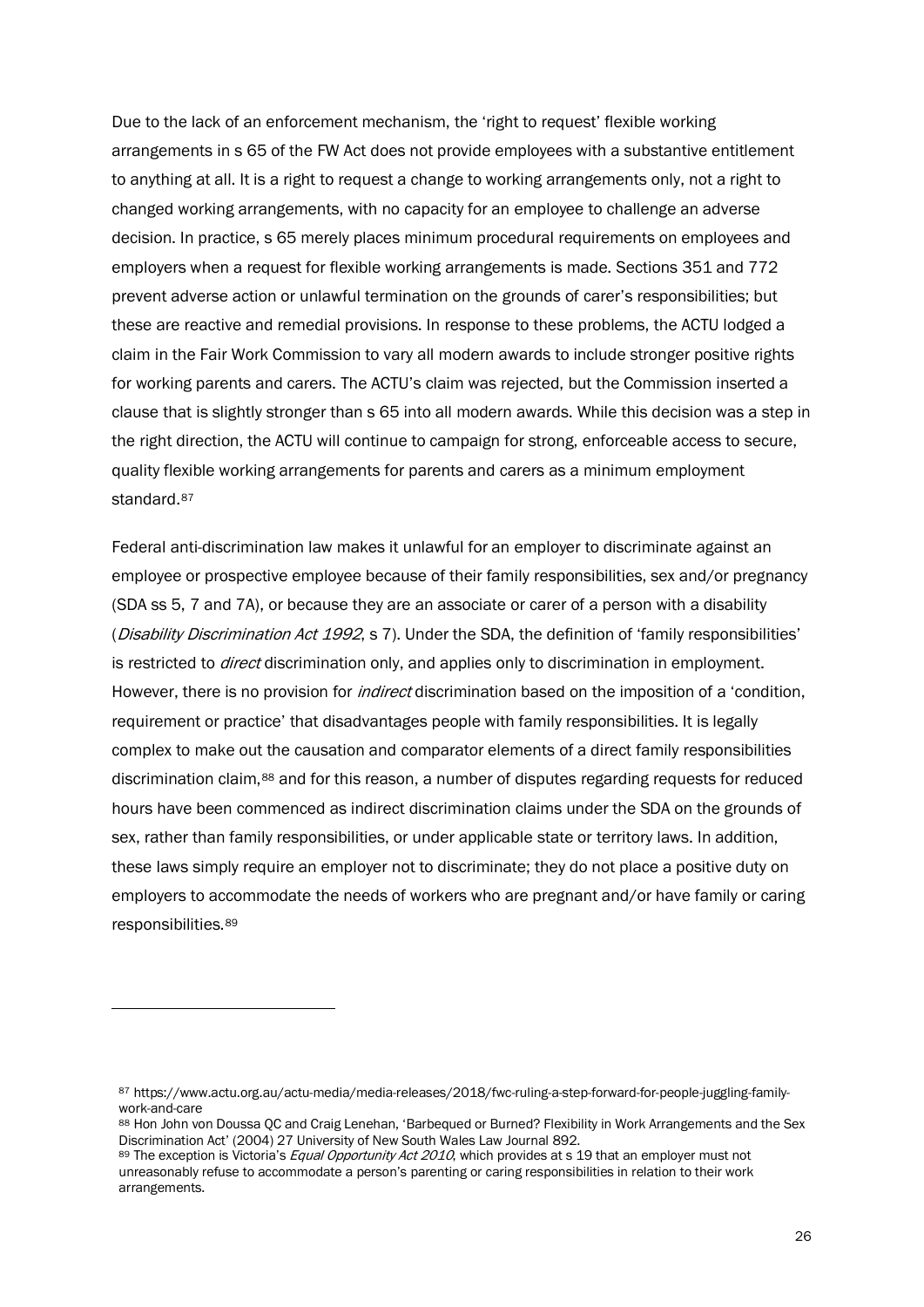There are a number of international instruments ratified by Australia which are relevant to the protection of people against family responsibilities discrimination, including the ILO Convention Concerning Equal Opportunities and Equal Treatment for Men and Women Workers: Workers with Family Responsibilities (C.156), the ILO Convention Concerning Discrimination in Respect of Employment and Occupation (C.111), the Convention on the Elimination of all Forms of Discrimination Against Women (CEDAW) and the Convention on the Rights of the Child (CROC).

Ensuring access to quality, secure flexible working arrangements for all who need it remains a pressing issue in Australian workplaces, and regulatory reform is required to achieve this important goal.

#### The ACTU supports:

- the extension of the prohibition on discrimination on the grounds of family responsibilities to include indirect discrimination in all areas of public life
- a specific positive duty on employers to reasonably accommodate requests by employees for flexible working arrangements for family or carer responsibilities
- stronger positive rights to secure, quality flexible working arrangements for parents and carers in the FW Act

#### Trade union activity

Division 4, Part II of the Australian Human Rights Commission Act 1986 was passed in order to implement some of Australia's obligations under the ILO Discrimination (Employment and Occupation) Convention, 1958 (C.111). These provisions establish a process under which AHRC can conciliate complaints of discrimination in work-related areas on the grounds of religion, medical record, nationality, trade union activity, political opinion, social origin, and criminal record. However, discrimination on the basis of these attributes is not unlawful and complaints cannot proceed to the Federal Court or the Federal Magistrates Court. There is no justification for treating this type of discrimination differently to other types of discrimination. Free and democratic trade unions are of fundamental importance to the protection of human rights at work, and protections for trade union activity are particularly pressing given the unjustified and unwarranted attacks on trade unions that continue to occur. Discrimination on the grounds of irrelevant criminal record is also common, and impacts significantly on the lives of people who are overrepresented in our criminal justice system, including First Nations people. Discrimination on the grounds of irrelevant criminal record is not covered by the Fair Work Act at all, and while there are some protections in the Fair Work Act for trade union activity, these should be supplemented by strong protections in our anti-discrimination laws as well, in recognition of the status of labour rights as fundamental human rights.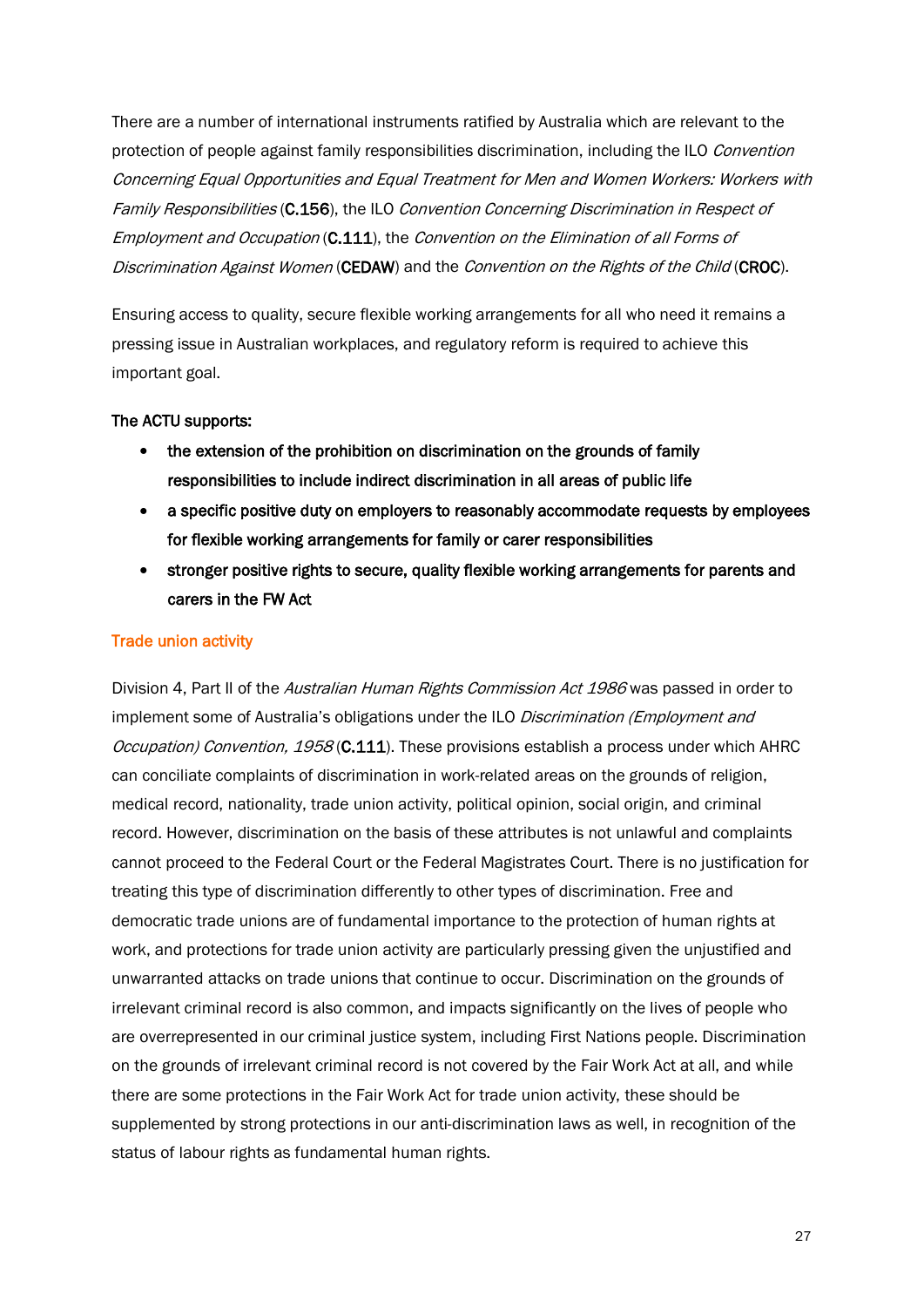The discrimination provisions in the FW Act (s 351) prohibit an employer from taking 'adverse action' against an employee (or a prospective employee) because of a person's race, colour, sex, sexual orientation, age, physical or mental disability, marital status, family or carer's responsibilities, pregnancy, religion, political opinion, national extraction or social origin. These provisions do not apply if the action is 'not unlawful' under an applicable state anti-discrimination law. It is unclear whether this means that the action must be expressly exempted, or simply not specifically proscribed, by a state law. Religious and 'inherent requirements of the job' exemptions apply. Section 772 of the FW Act makes termination of employment on any of the listed grounds unlawful, with religious and 'inherent requirements of the job' exemptions applicable. Pursuant to s 342, an employer takes 'adverse action' against an employee if the employer dismisses or otherwise 'injures' the employee in her employment, or discriminates between the employee and other employees. The terms 'discrimination' and 'discriminates' are not defined in the FW Act. Courts and tribunals have taken a narrow interpretation, finding that they should be given their ordinary meaning rather than interpreted by reference to antidiscrimination statutes. Problematically, courts have required employees to prove that the employer *intended* to or *consciously* treated them less favourably. This presents a significant obstacle to a successful claim of discrimination under the FW Act.[90](#page-29-0) 

In addition, the vicarious liability provisions under s 793 of the FW Act reflect the common law test and are therefore unsuited to discrimination matters. At common law, an employer will be vicariously liable for acts committed by an employee in the course of their employment, to the extent that the employee is acting within the scope of their authority and performing duties or acts incidental to the performance of those duties. This includes acts committed while carrying out an authorised act in an unauthorised way. However, an employer will not be vicariously liable for acts committed by an employee outside the scope of their employment, while 'on a frolic of his own'.<sup>[91](#page-29-1)</sup> It follows that the more egregious an act of discrimination or harassment, the less likely it would be that the employer would be vicariously liable.<sup>[92](#page-29-2)</sup> Anti-discrimination law attempts to address this problem through provisions<sup>[93](#page-29-3)</sup> under which an employer or principal will be vicariously liable for an unlawful act committed by their employee/agent, where the unlawful act

 $\ddot{\phantom{a}}$ 

<span id="page-29-0"></span><sup>90</sup> Dominique Allen, 'Adverse Effects: Can the Fair Work Act Address Workplace Discrimination for Employees with a Disability?' (2018) Vol 41 No 3 University of New South Wales Law Journal 12-15

<span id="page-29-1"></span><sup>91</sup> Morris v C W Martin & Sons Ltd [1966] 1 QB 716, 733-4, discussed in NSW v Lepore (2003) 212 CLR 511, 535-6, 614

<span id="page-29-2"></span><sup>92</sup> South Pacific Resort Hotels Pty Ltd v Trainor (2005) 144 FCR 402, [65]

<span id="page-29-3"></span><sup>93</sup> For example, s  $106(1)$  and (2) of the SDA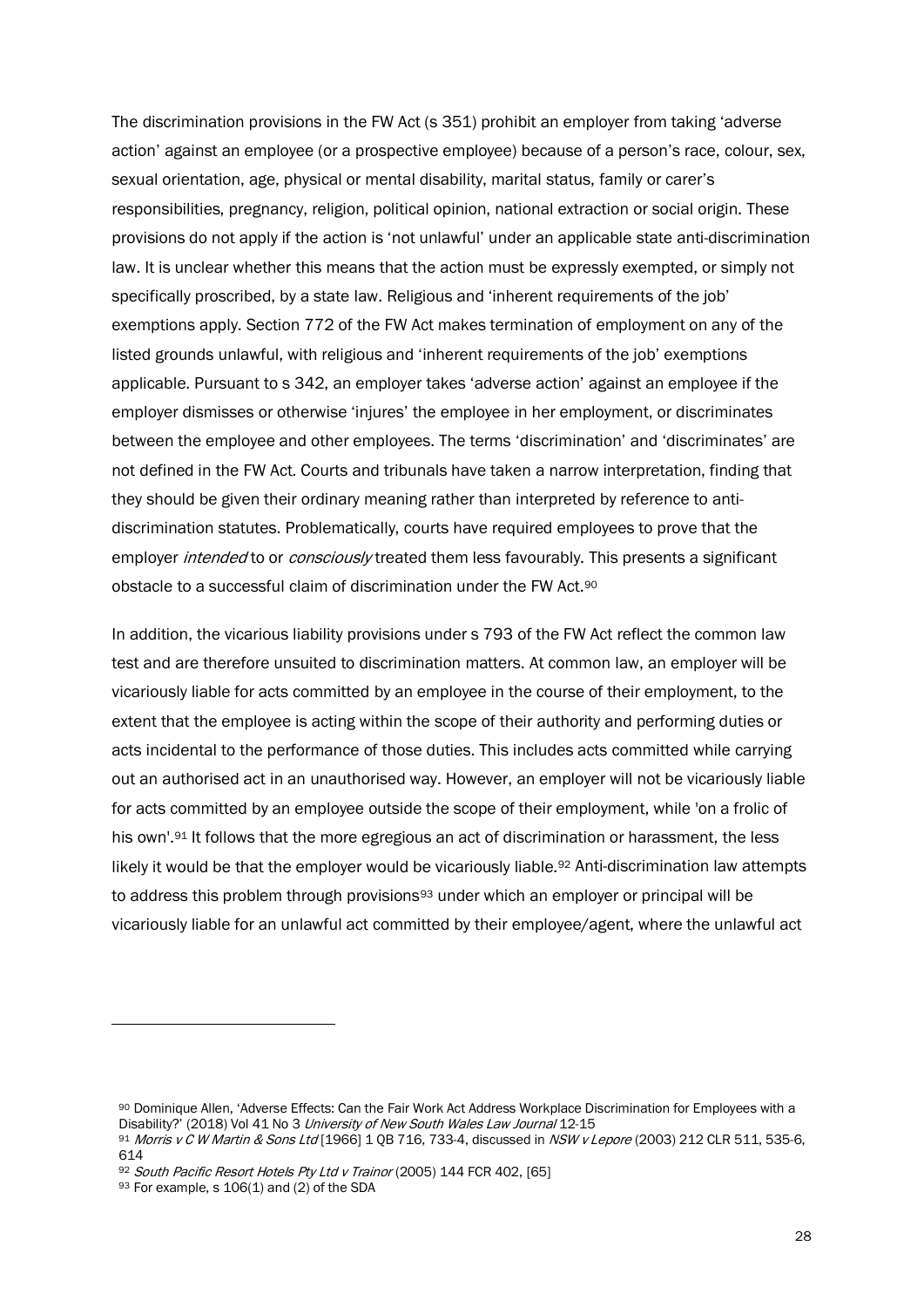is 'in connection with' the person's employment or duties as an agent, unless 'all reasonable steps to prevent the employee or agent from doing the act' have been taken by the employer.<sup>[94](#page-30-0)</sup>

Sections 346 and 347 of the FW Act prohibit adverse action on the grounds of membership of an industrial association or 'industrial activity', and s 772 extends to prohibit termination of employment on the grounds of trade union membership or participation in trade union activities outside working hours or, with the employer's consent, during working hours. However, the existence of these protections is no reason not to provide additional specific protections for trade union activity under anti-discrimination laws. There are shortcomings in both the FW Act and antidiscrimination regimes, and complainants should be able to choose which jurisdiction best applies to their circumstances. Overlaps of this kind between workplace and discrimination law have existed for some time. For example, a woman discriminated against at work on the grounds of her disability would be able to choose to bring a complaint in either a state or federal antidiscrimination commission, or under the FW Act.

Reforms should be introduced to allow individuals to access a court if their C.111 discrimination complaint is unresolved under the AHRC Act, and to give unions and others with standing the right to bring representative complaints.

#### Thought, Conscience and Religious Belief

 $\ddot{\phantom{a}}$ 

The ACTU supports new federal protections from discrimination on the grounds of thought, conscience or religious belief in the area of employment and other areas of public life.

However, the ACTU does not support the government's draft Religious Freedom Bills.[95](#page-30-1) The Bills depart from the usual framework of discrimination law in a number of concerning ways, including extending human rights to corporations, altering the 'indirect discrimination' and 'inherent requirements of the job' tests, overriding state and territory laws, and introducing unclear new concepts such as 'unjustifiable financial hardship' and 'unjustifiable adverse action'. These departures present a clear risk of undesirable, unpredictable and unintended consequences. The ACTU supports consistent federal protections for workers and others against discrimination on the grounds of religious belief. Religious freedom should be protected, but it should not be privileged over people's rights to work, study, and access healthcare in safety and with dignity.

<span id="page-30-0"></span><sup>94</sup> In some State jurisdictions (for example, NSW), the test is different, and employers are only vicariously liable if they express or impliedly 'authorise' the unlawful act

<span id="page-30-1"></span><sup>95</sup> https://www.ag.gov.au/Consultations/Pages/religious-freedom-bills.aspx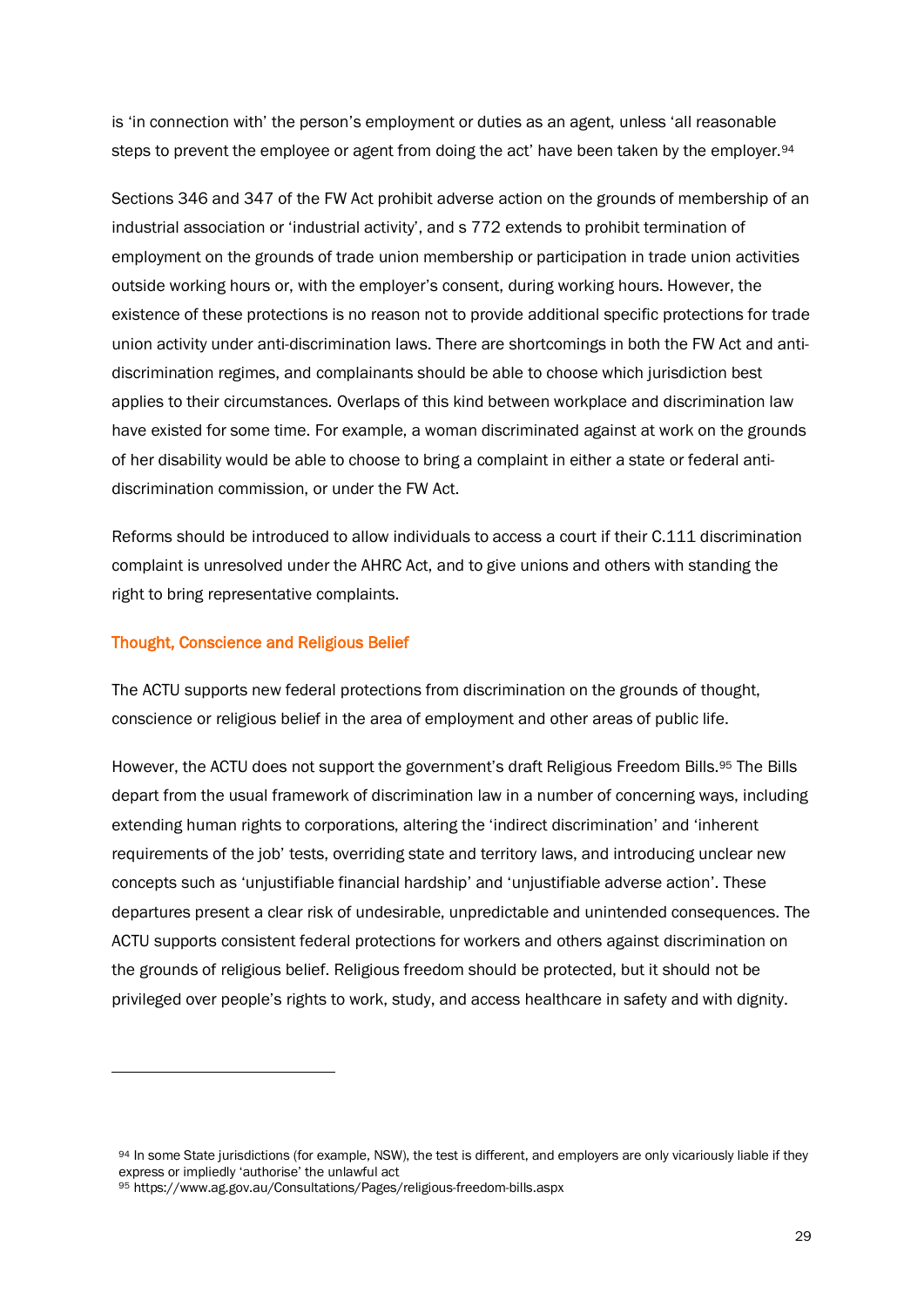It is of significant concern to the ACTU that the Bills do not address concerns about existing exemptions for religious schools and bodies, and ignore review processes currently under way. In 2019, the Australian Law Reform Commission (ALRC) was asked to conduct an inquiry into the Framework of Religious Exemptions in Anti-discrimination Legislation. Under the original terms of reference, the ALRC was due to report its findings on 10 April 2020 and consider what reforms to Commonwealth, state and territory law, the FW Act and 'any other Australian laws' should be made in order to 'limit or remove altogether (if practicable) religious exemptions to prohibitions on discrimination, while also guaranteeing the right of religious institutions to conduct their affairs in a way consistent with their religious ethos'. In August 2019, the Attorney-General altered the terms of reference to require the ALRC to exclude the new RDB from its review, and to extend the reporting date until December 2020. The current Free and Equal Inquiry will also consider the permanent exemptions.

The government is proposing to create new permanent exemptions while the existing exemptions are under review. This piecemeal approach to anti-discrimination law reform is unacceptable. The Bills should be withdrawn and all matters related to religious freedom, including the appropriateness of existing exemptions, should be addressed together.

# Question 7: Trade, Business and Human rights

A lack of respect for human rights by private sector actors is a key barrier to the promotion and protection of human rights in Australia and around the world. Governments are required to take action to prevent others, including businesses, from breaching human rights. Businesses have a significant impact on human rights, particularly in their capacity as employers. As outlined above, there is overwhelming evidence of significant, systemic corporate non-compliance with workplace laws by companies and company directors in Australia. For example, the Fair Work Ombudsman has found a non-compliance rate of 72% in the food, restaurants and cafes industry and 48% in the textile, clothing and footwear industry.[96](#page-31-0) In the Queensland, NSW and Victorian retail and hair and beauty industries, 55% of employers have been found to be in contravention of industrial laws.[97](#page-31-1) During the Harvest Trail inquiry into the horticulture sector, over half of the businesses in the industry were found to be breaching industrial laws, with the full extent of worker underpayments estimated to be significantly higher.<sup>[98](#page-31-2)</sup> The government's Modern Slavery Act

<span id="page-31-0"></span><sup>96</sup> [https://www.fairwork.gov.au/how-we-will-help/helping-the-community/campaigns/national-campaigns/fast-food](https://www.fairwork.gov.au/how-we-will-help/helping-the-community/campaigns/national-campaigns/fast-food-restaurants-and-cafes-campaign)[restaurants-and-cafes-campaign](https://www.fairwork.gov.au/how-we-will-help/helping-the-community/campaigns/national-campaigns/fast-food-restaurants-and-cafes-campaign)

<span id="page-31-1"></span><sup>97</sup> Fair Work Ombudsman, National Hair and Beauty Campaign 2012-13 Final report, July 2013

<span id="page-31-2"></span><sup>98</sup> Fair Work Ombudsman, Harvest Trail Inquiry 2018: A report on workplace arrangements along the Harvest Trail, 4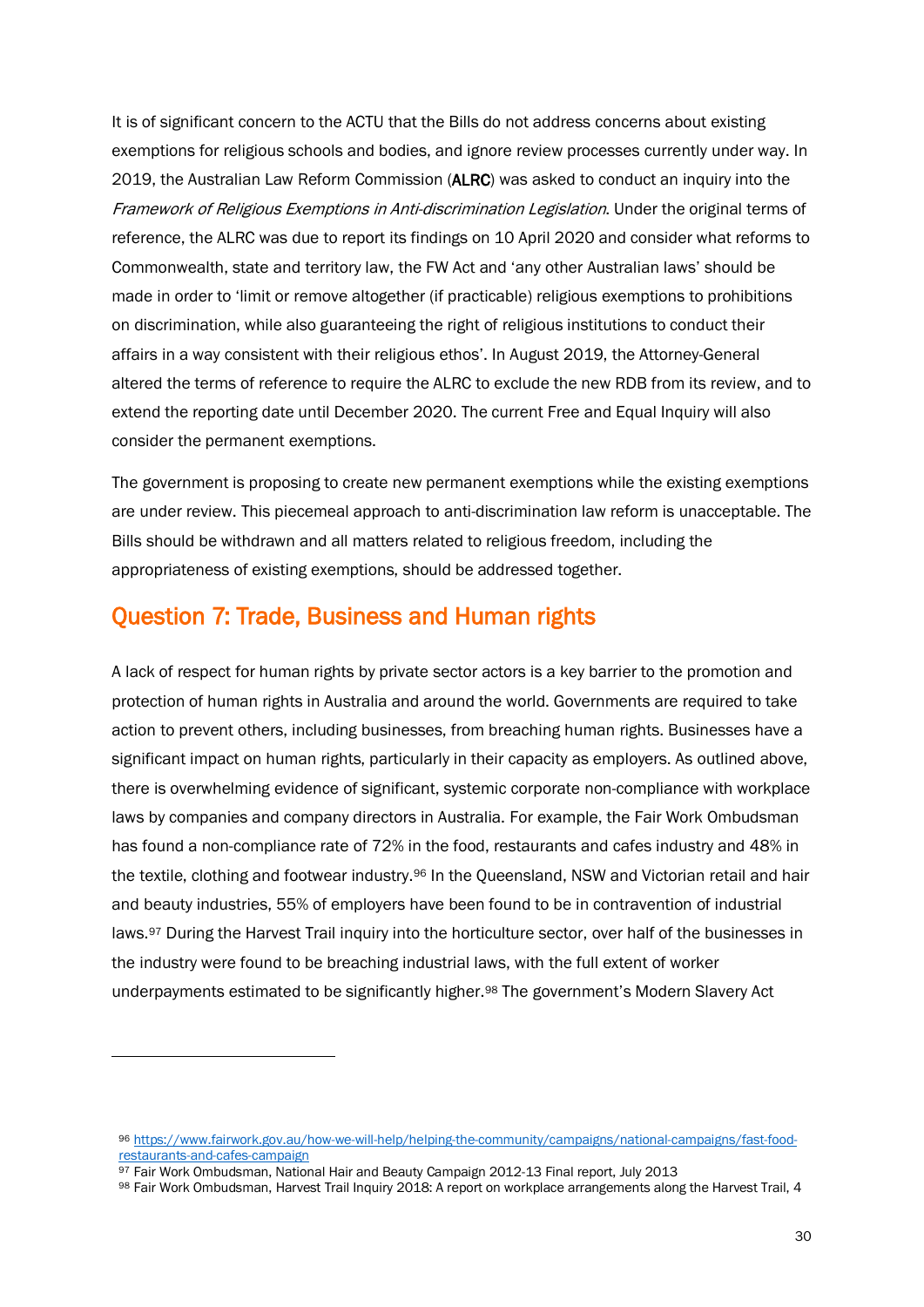imposes only a reporting requirement, which relates to slavery only.[99](#page-32-0) Legislation should be passed to require Australian businesses to conduct due diligence to identify, prevent and mitigate all adverse human rights impacts of their operations, with strong enforcement and compliance mechanisms applicable.

While there are United Nations[' Guiding Principles on Business and Human Rights,](https://www.ohchr.org/EN/HRBodies/HRC/WGTransCorp/Session5/Pages/Session5.aspx) there is currently no legally-binding global treaty requiring business to conduct proper due diligence on the human rights and environmental impacts of their operations and supply chains. To address this gap, in June 2014, the UN Human Rights Council established an Intergovernmental Working Group to develop a legally binding instrument to regulate the activities of transnational corporations and other business enterprises. We understand that after many years of delay and opposition, discussions are now progressing well. The Australian government should publicly express its commitment to the completion of this treaty.

It is crucial that trade is conducted in a way which respects human rights. The Australian government should undertake mandatory, independent human rights assessments of trade agreements before they are signed by Australia, and make these assessments publicly available. The assessments should include the projected costs and benefits of any trade agreement, including economic, regional, social, gender, cultural, regulatory and environmental impacts. The Australian government should seek to protect workers' rights, raise wages and improve living standards in all its trade negotiations. Australia should only sign up to trade agreements that contain labour chapters protecting at least the eight fundamental ILO conventions,[100](#page-32-1) with agreed arbitration processes and binding trade or economic sanctions in cases of abuse, with capacity-building support provided to strengthen industrial relations regimes. Trade agreements which include the capacity for corporations to sue governments for taking steps to protect the human rights of their citizens (such as improving the minimum wage or reducing exploitation) should never be supported.<sup>101</sup>

# **Conclusion**

 $\ddot{\phantom{a}}$ 

The ACTU strongly supports reform to strengthen Australia's human rights framework and would be happy to provide further information on any aspect of this submission.

<span id="page-32-2"></span><span id="page-32-1"></span><span id="page-32-0"></span>99 https://www.actu.org.au/actu-media/media-releases/2018/bill-too-weak-to-eradicate-modern-slavery<br>100 ILO Declaration on Fundamental Principles and Rights at Work 1998 101 https://www.actu.org.au/media/1385731/actu-release-191021-ftas.pdf